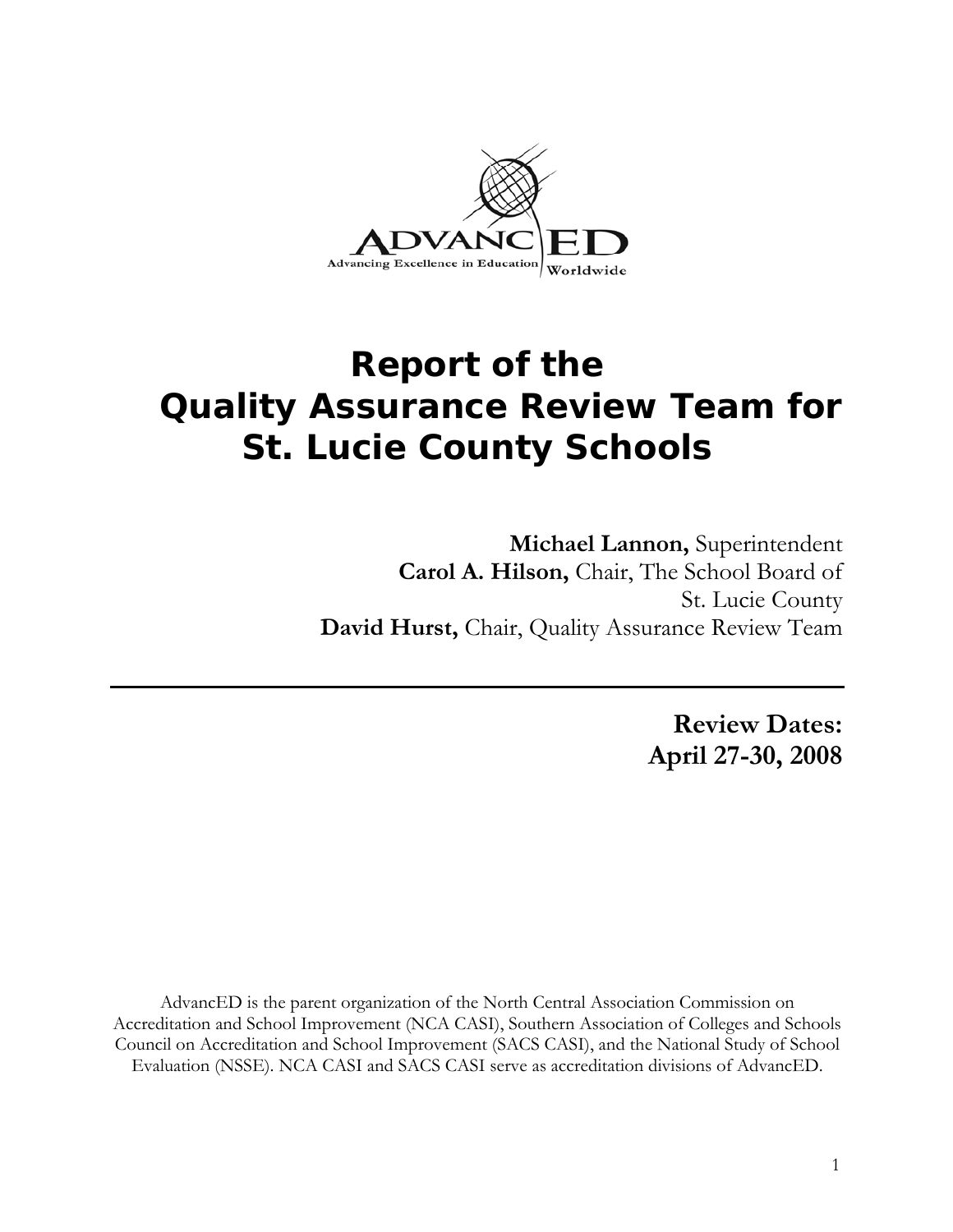## **Table of Contents**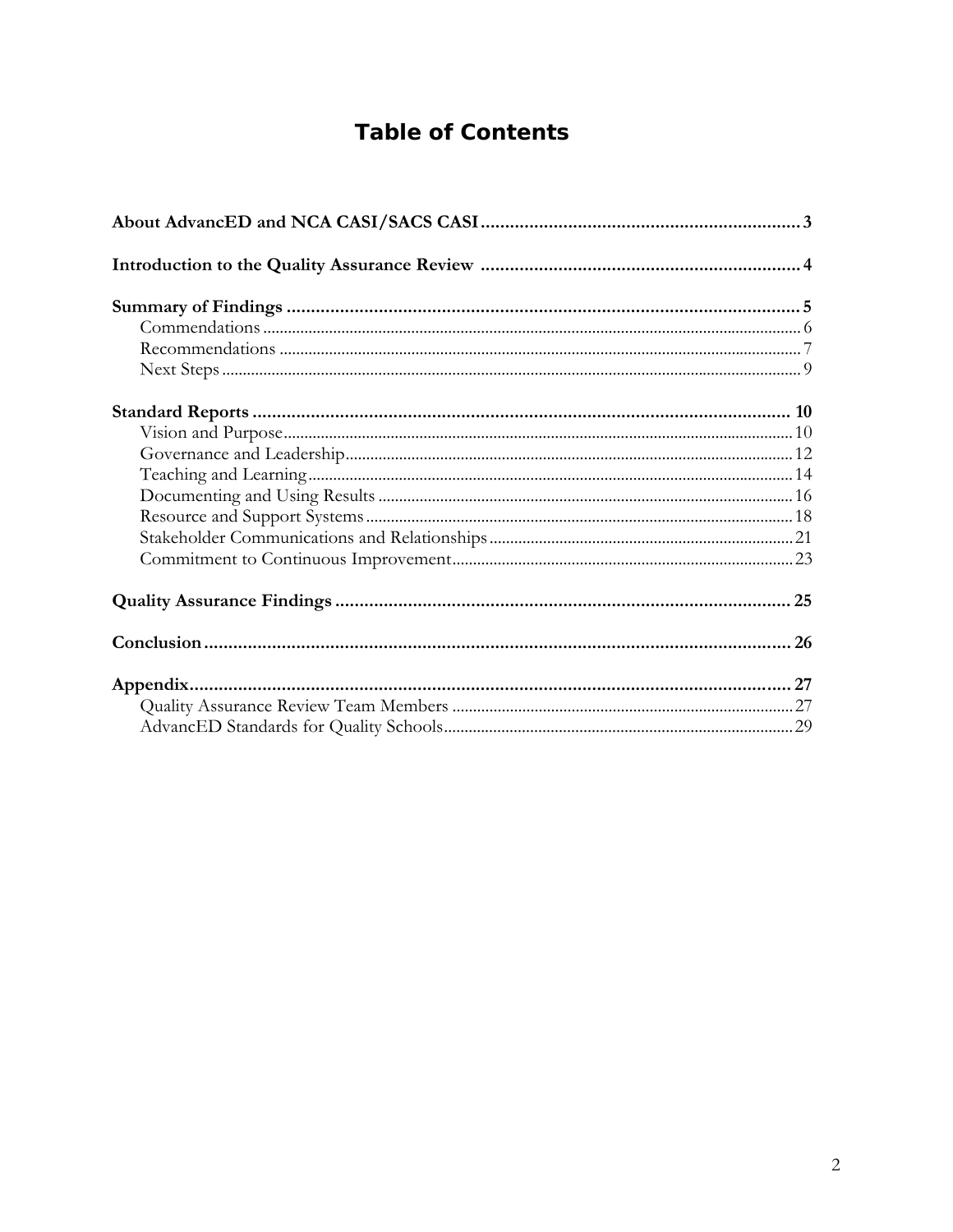## **About AdvancED and NCA CASI/SACS CASI**

## **Background**

Founded in 1895, the North Central Association Commission on Accreditation and School Improvement (NCA CASI) and the Southern Association of Colleges and Schools Council on Accreditation and Schools (SACS CASI) accredit public and private schools and districts in 30 states, the Navajo Nation, Latin America, and the Department of Defense Schools worldwide.

In 2006, NCA CASI, SACS CASI, and the research and development arm of the accrediting associations, the National Study of School Evaluation, unified to form AdvancED. Dedicated to advancing excellence in education, AdvancED provides accreditation, research, and professional services to 23,000 schools in 65 countries, serving 15 million students.

NCA CASI and SACS CASI serve as accreditation divisions of AdvancED. Through AdvancED, NCA CASI and SACS CASI have defined shared, research-based accreditation standards that cross state, regional, and national boundaries. Accompanying these standards is a unified accreditation process designed to help schools, school districts, and educational service agencies continuously improve.

## **The Accreditation Process**

To earn and maintain accreditation from NCA CASI or SACS CASI, school districts and their schools must:

- **1) Meet the AdvancED Standards for Quality School Systems.** School districts demonstrate adherence to the seven AdvancED standards which describe the quality practices and conditions that research and best practice indicate are necessary for school districts to achieve quality student performance and organizational effectiveness.
- **2) Engage in continuous improvement.** School districts and their schools implement a continuous improvement process that articulates the vision and purpose that the school district is pursuing (vision); maintains a rich and current description of students, their performance, school and district effectiveness, and the school community (profile); employs goals and interventions to improve student performance (plan); and documents and uses the results to inform what happens next (results).
- **3) Demonstrate quality assurance through internal and external review.** School districts and schools engage in a planned process of ongoing internal review and self-assessment. In addition, school districts host an external quality assurance review team once every five years. The team evaluates the school district's adherence to the AdvancED quality standards, assesses the efficacy of the school district's improvement process and methods for quality assurance, and provides commendations and recommendations to help the school district improve. The team provides an oral exit report to the school district and a written report detailing the team's recommendations. The school district acts on the team's recommendations and submits a progress report two years following the review.

NCA CASI and SACS CASI accreditation engages the entire school district community in a continuous process of self-evaluation and improvement. The overall aim is to help school districts and their schools maximize student success and improve organizational effectiveness.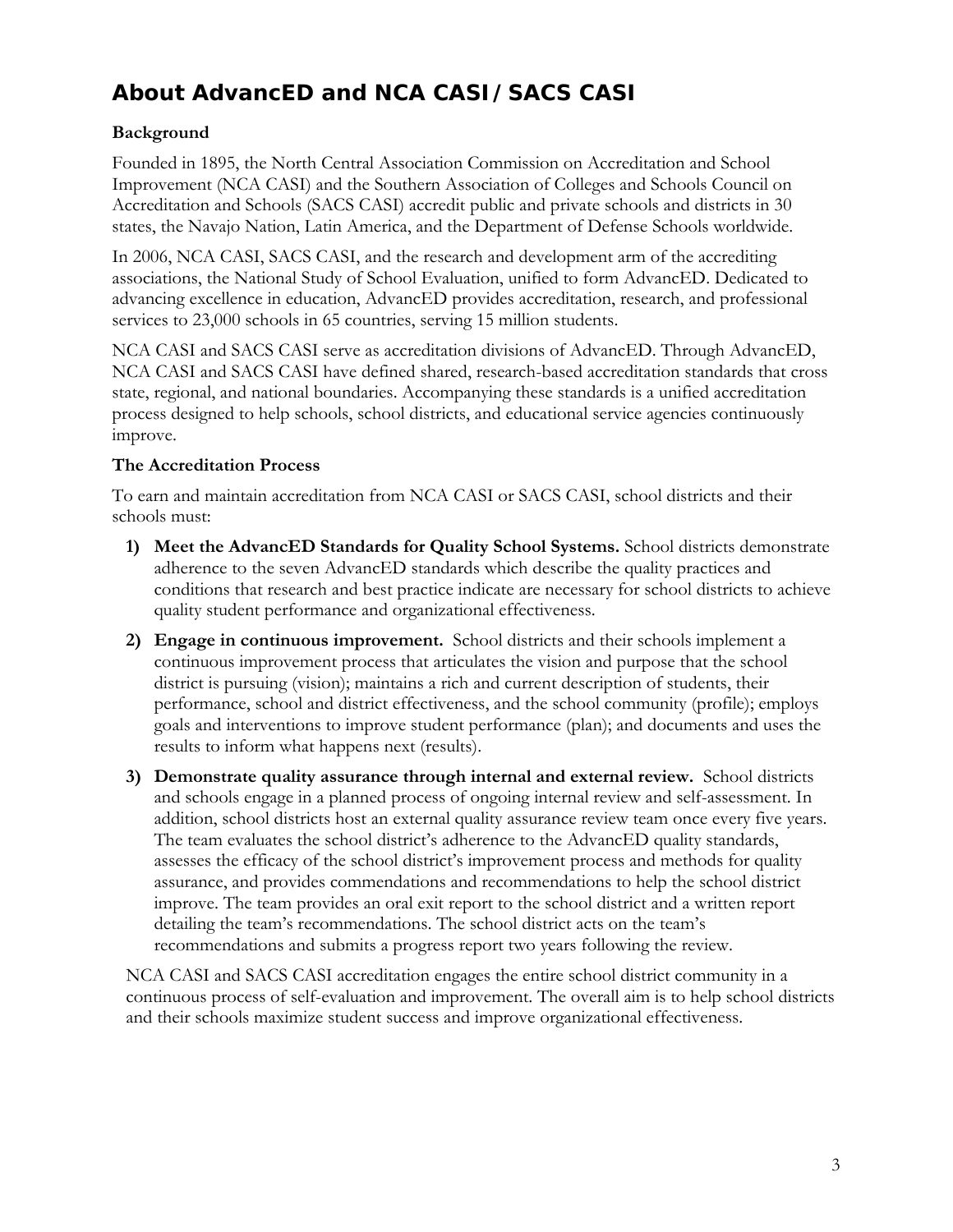## **Introduction to the Quality Assurance Review**

## **Purpose**

The purpose of the Quality Assurance Review is to:

- 1. Evaluate the school district's adherence to the AdvancED quality standards.
- 2. Assess the efficacy of the district's improvement process and methods for quality assurance.
- 3. Identify commendations and recommendations to improve the district and its schools.
- 4. Make an accreditation recommendation for review by the national AdvancED Accreditation Commission.

A key aim of the quality assurance review is to verify that the school district is operating with institutional integrity – that it is fulfilling its vision and mission for its students and other stakeholders.

## **School District Preparation**

To prepare for the Quality Assurance Review, the school district and the community complete the AdvancED Standards Assessment Report. The report engages the district in an in-depth self assessment of each of the seven AdvancED standards. The school district identifies and describes the evidence that demonstrates that is it meeting each standard. Through this internal review, the school district examines how its systems and processes contribute to student performance and school district effectiveness.

## **Summary of Team Activities**

The Quality Assurance Review Team is led by an AdvancED certified team chair and comprised of professionals from outside the school district. The team reviews the findings of the school district's internal self-assessment, conducts interviews with representative groups of stakeholders, reviews student performance data and other documentation provided by the school district, and observes practices and daily operations. The team engages in professional deliberations to reach consensus on the school district's adherence to the standards for accreditation. The team provides an oral exit report and prepares a written Quality Assurance Review Team Report designed to help the school district and its schools improve.

## **Using the Report – Acting on the Recommendations**

The school district uses the report to guide its improvement efforts. The school district is held accountable for addressing the recommendations identified in the report. The AdvancED State Office is available to assist the school district in addressing the recommendations. Two years following the Quality Assurance Review Team visit, the school district must submit a progress report detailing the actions and progress it has made on the team's recommendations. The report is reviewed at the state and national level to ensure the school district is addressing the recommendations.

## **Accreditation Recommendation**

The Quality Assurance Review Team uses the findings from the onsite visit to make an accreditation recommendation that is reviewed by the national AdvancED Accreditation Commission. Accreditation is granted by the AdvancED Accreditation Commission and communicated to the school district following action from the commission.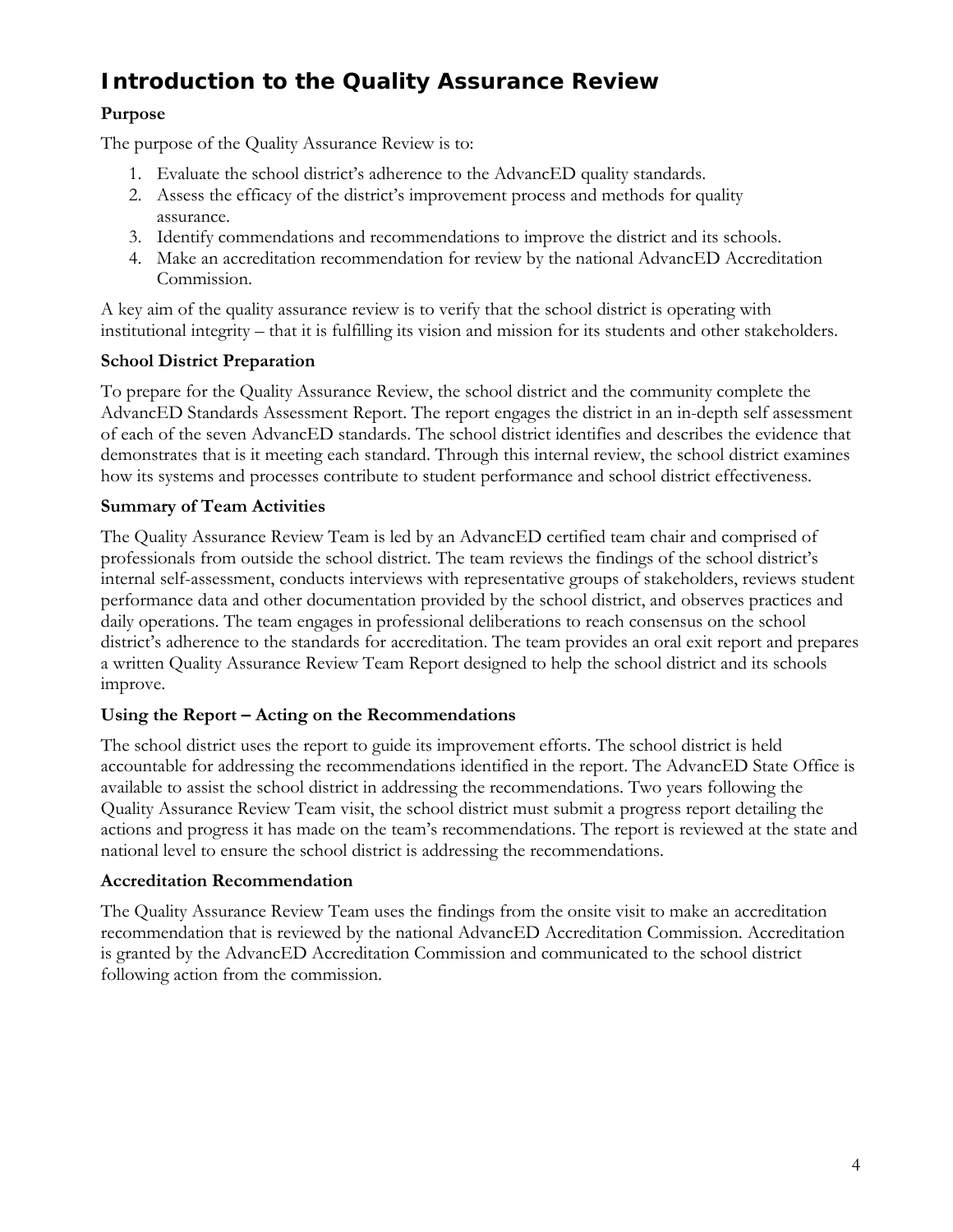## **Summary of Findings**

A Quality Assurance Review Team representing the Southern Association of Colleges and Schools Council on Accreditation and School Improvement (SACS CASI), a division of AdvancED, visited the St. Lucie County Schools on April 27-30, 2008.

During the visit, members of the Quality Assurance Review Team interviewed 71 administrators, 141 teachers and support staff, 67 parents and business partners, 54 students, and 5 board of education members for a total of 338 stakeholders. In addition to meeting with district personnel and stakeholders, the team visited 12 schools within the school district. During the school visits, team members interviewed school stakeholders, observed classrooms, and reviewed relevant school artifacts.

Throughout the visit, the team reviewed documents, student performance data, and other artifacts provided by the district. Specifically, the team examined the district's systems and processes in relation to the seven AdvancED standards:

- Vision and Purpose
- Governance and Leadership
- Teaching and Learning
- Documenting and Using Results
- Resource and Support Systems
- Stakeholder Communications and Relationships
- Commitment to Continuous Improvement

The Quality Assurance Review Team used the standards to guide its review of the school district, looking not only for adherence to individual standards, but also for how the school district and its schools function as a whole and embody the practices and characteristics of a quality school district.

Through its examination of the school district's adherence to the standards, the Quality Assurance Review Team prepared reports on each standard, highlighting strengths and suggestions for improvement specific to each standard. These reports can be found following this summary.

The Quality Assurance Review Team also examined the effectiveness of the district's methods for quality assurance. The team reviewed the district's practices and methods to monitor and document improvement, provide meaningful feedback and support across the district, ensure that AdvancED standards are met and strengthened, and regularly collect, use, and communicate results. The team's findings in this area can be found following the standard reports.

The team used the standard reports and quality assurance findings to identify common themes, significant accomplishments, and pressing needs facing the district. These became the basis for the overall commendations and recommendations that are provided below. The commendations and recommendations should serve as the focus for the district as it acts on the team's findings. They represent the areas that the team believes will have the greatest impact in helping the district further its improvement efforts. The standard reports and quality assurance findings can be used to help reinforce and enrich the district's understanding of the commendations and recommendations.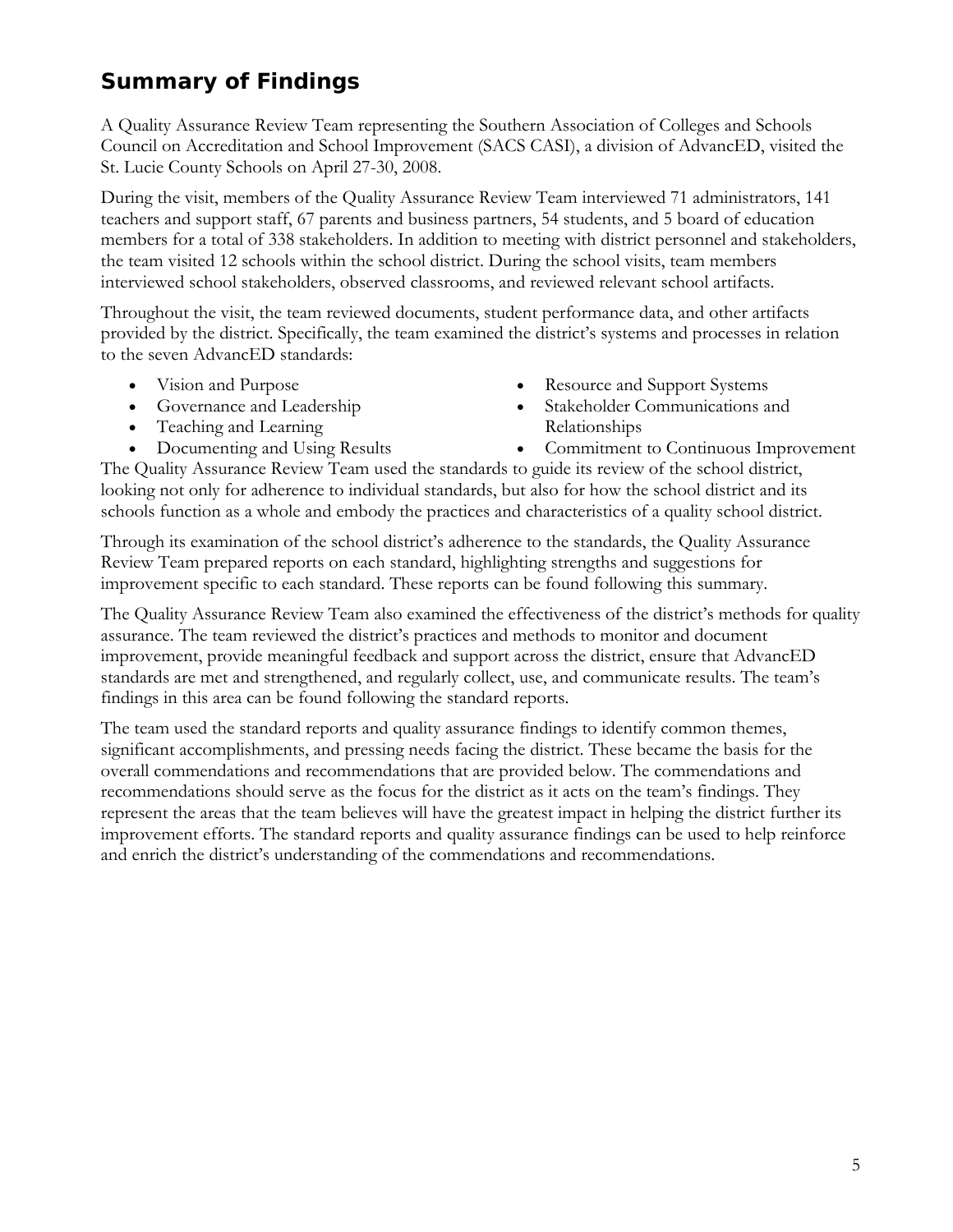## **Commendations**

The Quality Assurance Review Team commends the St. Lucie County Schools for the following strengths and accomplishments. While additional strengths are noted in the detailed review of each standard that appears later in this report, the commendations listed below are the strengths that the team believes are most deserving of being highlighted.

### **1. Devotion to students and student learning:**

- **Teachers and staff**
- **Administrators**
- **District staff**
- **Superintendent and board of education**

While most districts exhibit some degree of caring environment for students, the QAR team observed a uniquely focused passion for student and student learning among all levels of St. Lucie personnel that the team determined can be described best by the word "devotion." Team members heard stories from district leaders, staff, students, and parents, storied often accompanied by tears, of the dedication of district personnel to the students of the district. The passion of district personnel for students and student learning was evident in practically every conversation team members had with personnel across the district. Research tells us that a culture driven by this type of passion will result in success. Because the culture is so deeply ingrained across the district, it is truly a district norm and will not succumb easily to changes in leadership.

### **2. Maintaining high quality district operations**

The team reviewed artifacts indicating a high degree of process management and oversight concerning business practices and district operations. Interviews with district staff, particularly at the district office level, revealed an in-depth knowledge of district processes and data regarding the performance of those processes. The team observed several situations where transportation, food service, and maintenance responded to critical issues quickly and efficiently. The departments of information systems and professional development were exemplary in their use of data to drive change and improvement. A focus on ancillary services such the one maintained by this district is a critical component to improving organizational effectiveness, which in turn ensures capacity for growth in student performance.

## **3. Identifying and providing cutting edge technology in classrooms**

The team observed a wide variety of cutting edge technologies in classrooms across the district. The board's long-term commitment to providing state-of-the-art technology to teachers and students is exceptional. The use of technology for both teaching tool and learning is a necessity if districts want students to be able to live effectively in the  $21<sup>st</sup>$  century.

### **4. Building meaningful and authentic collaborative partnerships with a variety of groups of stakeholders and organizations**

In QAR team discussions, team members continually commented on the degree of collaboration the district, especially at the district office level, maintains within the community. Almost every department shared how one or more staff members served on a community board or committee. No one indicated this participation was a burden or got in the way of their work for students and student learning in the district. This collaboration ranged from on-going work with the area chamber of commerce and other business organizations to one-time events such as using district buses to assist in the delivery of assistance, resources, and aid to hurricane victims. Collaboration at this level will continue to garner support from the local business and professional community.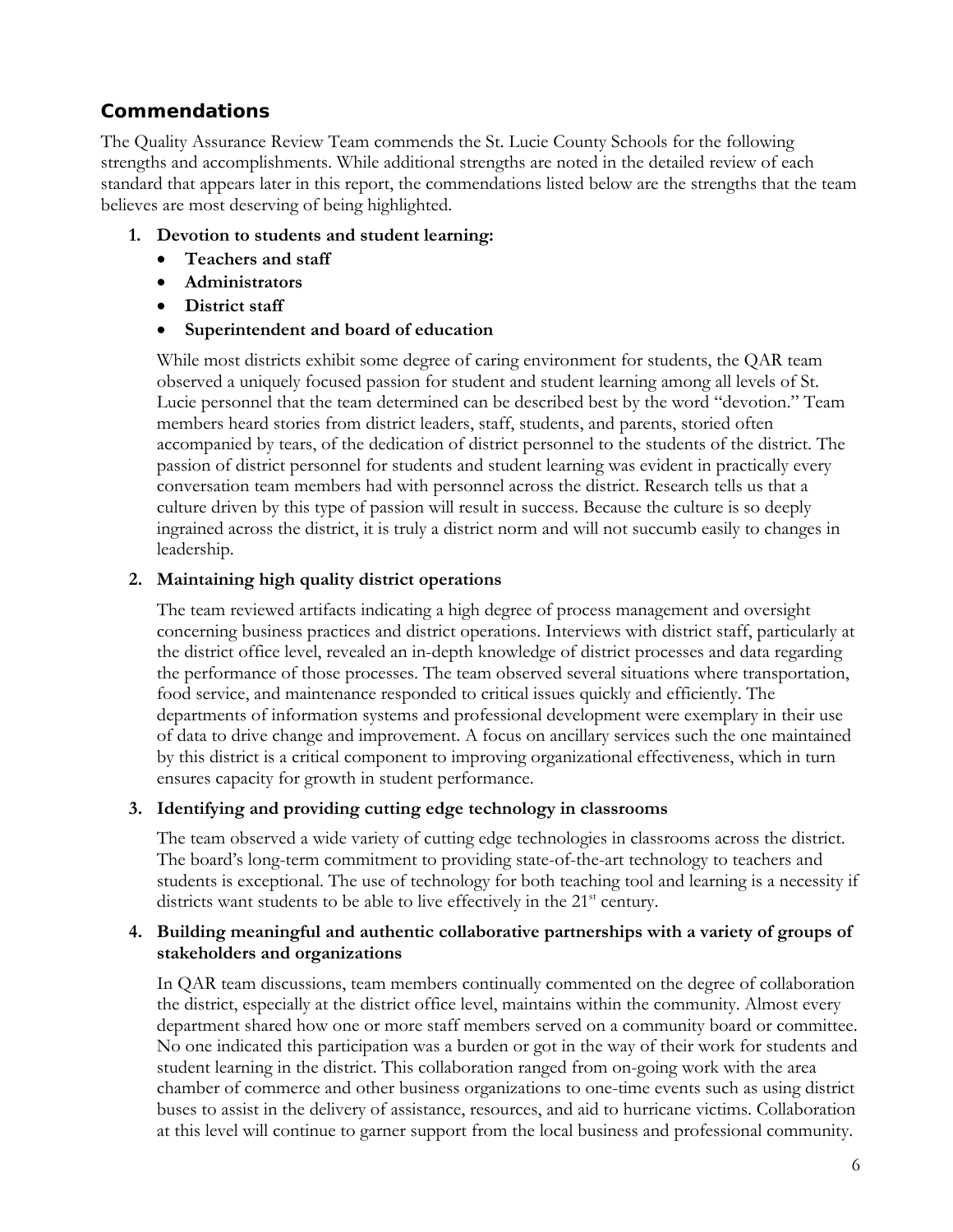### **5. Focusing on data collection, analysis, and delivery to schools and teachers**

The information management system that is currently being developed and deployed by the district is exemplary. Access to data about student performance and eventually organizational effectiveness is either already available or soon will be available directly to the district personnel who are doing the work. The ability of all personnel to access information critical to them is one of the most critical factors of quality, successful organizations.

### **6. Providing high quality professional development**

- **Content**
- **Quantity**
- **Availability**
- **Communication to customers**

All levels of district personnel commented that they had ample opportunity to participate in ongoing professional development. Most of the professional development programs were based on well-defined curricula, but the team also heard of professional development delivered on a more ad hoc basis when special needs arose. On-going professional development is the lifeblood of continuous improvement. As long as this dedication to professional development remains in place at all levels, personnel throughout the district will be able to continue to improve services.

## **Recommendations**

In addition to the commendations, the Quality Assurance Review Team identified the following recommendations for improvement. The team focused its recommendations on those areas that, if addressed, will have the greatest impact on improving student performance and overall effectiveness of the school district. The St. Lucie County Schools will be held accountable for making progress on each of the recommendations noted in this section. Two years following this review, the school district will be asked to submit a progress report on these recommendations. The district should refer to the detail provided in the standard reports for guidance and greater depth on the recommendations.

### **1. Engage in comparative analysis of high performing districts (nationally and internationally), especially in academic areas.**

The QAR team noted that district personnel often compared themselves to surrounding districts. While this is commendable, it is not an adequate strategy to effectively benchmark the district's performance. The QAR team found evidence that some departments are indeed benchmarking again national norms (e.g. the facilities planning group visits other sites and completes in-depth research to assure the best possible facility for learning). In order to excel in the way this district has chosen, benchmarking high performing organizations will have to take place at a national and possibly international level.

- 2. **Create and implement a process that ensures technology infusion a) is more broadly deployed to all stakeholder groups and b) remains on technology's cutting edge**. The QAR team saw many examples of cutting edge technology in classrooms, but often the technology was not being used and did not appear to have been used. In some cases, however, the QAR team observed "pockets of excellence" where technology was indeed being utilized very effectively. The board's dedication to providing this technology is commendable: the technology must be used to its fullest extent to sustain board support. Using technology for instruction and students' knowledge of technology is a requisite for success in the  $21<sup>st</sup>$  century.
- **3. Use intensive process management in the academic area to ensure:** 
	- **consistency in improvement planning.**
	- **effective implementation of instructional strategies.**
	- **effective analysis of data and use of the data to guide changes in instruction.**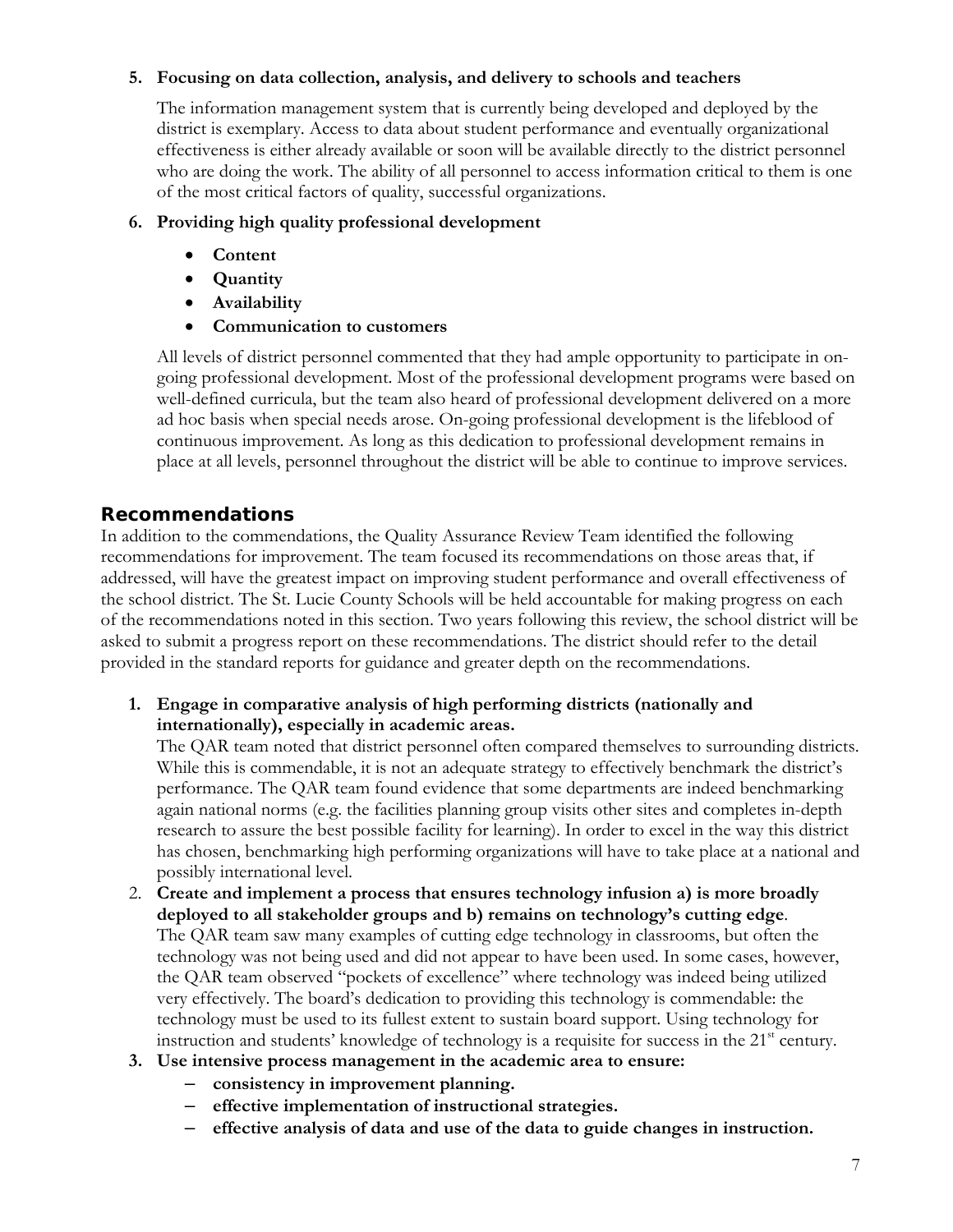#### – **systemic implementation of best practices (pockets of excellence).**

## – **impact of professional development**

The QAR team saw numerous examples of excellence during the district visit; the team's concern, however, focuses on the lack of a systemic connection between and among these exemplary programs. School personnel were sometimes at a loss to explain the contents of their school improvement plans. Instructional strategies promoted by the district were in some case not observed by the QAR team in any classroom visits. Teachers and building administrators were often overwhelmed with data or had difficulty analyzing data effectively. An intensive study of process management can connect these exemplary practices so that they can be infused throughout the district.

## **4. Focus on the identification of and attention to systemic alignment issues particularly in the academic area.**

The QAR team saw several excellent examples of quality systemic alignment in the ancillary services within the district. The academic areas seemed to be less aligned systemically in spite of current efforts relating to scope and sequence and curriculum design. The district is attempting many new initiatives, and while the alignment may improve with time, an intensive study of systemic alignment would ensure that implementation of academic improvement strategies (at the district, school, and classroom levels) will be as efficient and effective as possible.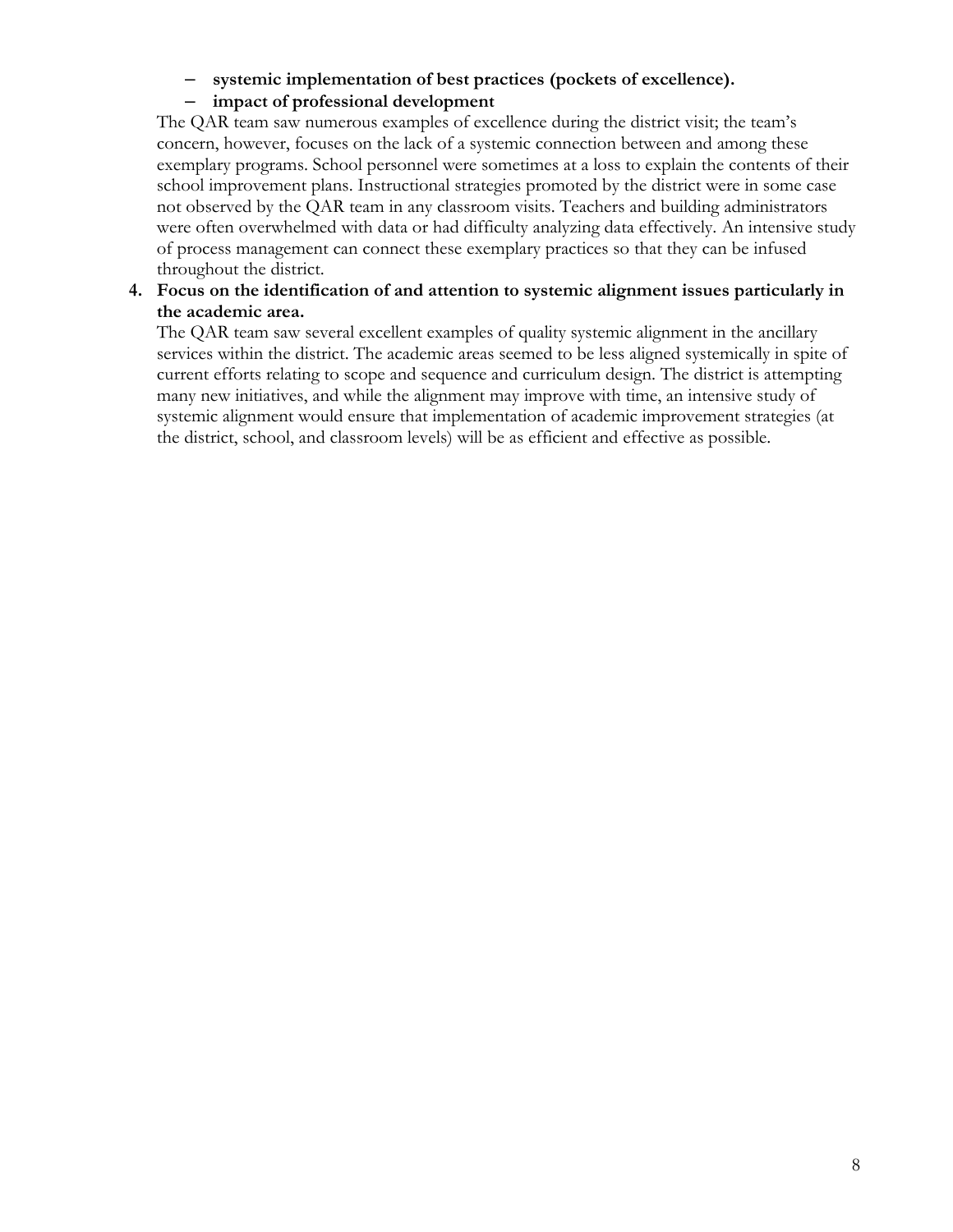## **Next Steps**

The school district should:

- 1. Review and discuss the findings from this report with all stakeholders.
- 2. Ensure that plans are in place to embed and sustain the strengths noted in the commendations section to maximize their impact on student performance and the effectiveness of the school district.
- 3. Develop action plans to address the recommendations made by the team. Include methods for monitoring progress toward the recommendations.
- 4. Use the report to guide and strengthen the school district's efforts to improve student performance and district effectiveness.
- 5. Two years following the Quality Assurance Review, submit the Accreditation Progress Report detailing progress made toward addressing the team's recommendations. The report will be reviewed at the state and national level to ensure that significant progress is being made toward the recommendations. Lack of progress can result in a change in accreditation status.
- 6. Continue to meet the AdvancED accreditation standards, submit required reports, engage in continuous improvement, and document results.

## **Resources**

AdvancED offers a range of resources to support your school district as it acts on the findings in this report. The AdvancED Research and Development division provides online resources, research, handbooks, and tools to assist school districts and their schools with continuous improvement. In addition, your state office provides hands-on professional development and ongoing technical assistance. Contact your state office for assistance in accessing these resources.

## **Celebrating Accreditation**

Following the visit, the Quality Assurance Review team submits an accreditation recommendation to AdvancED for review and action at the national level by the AdvancED Accreditation Commission, which confers accreditation and communicates it to the school district. Upon receiving its accreditation, the school district should celebrate its achievement with the community. Flags, door decals, diploma seals, and other related items can be ordered from the website to help you share your accomplishment with your community.

## **Summary**

The accreditation process engages the school district, its schools, and community in an ongoing journey of continuous improvement. The next steps in this journey are to build on the commendations and address the recommendations noted in this report. Doing so will enable the school district to advance in its quest for excellence and deepen the fulfillment of its mission for all students.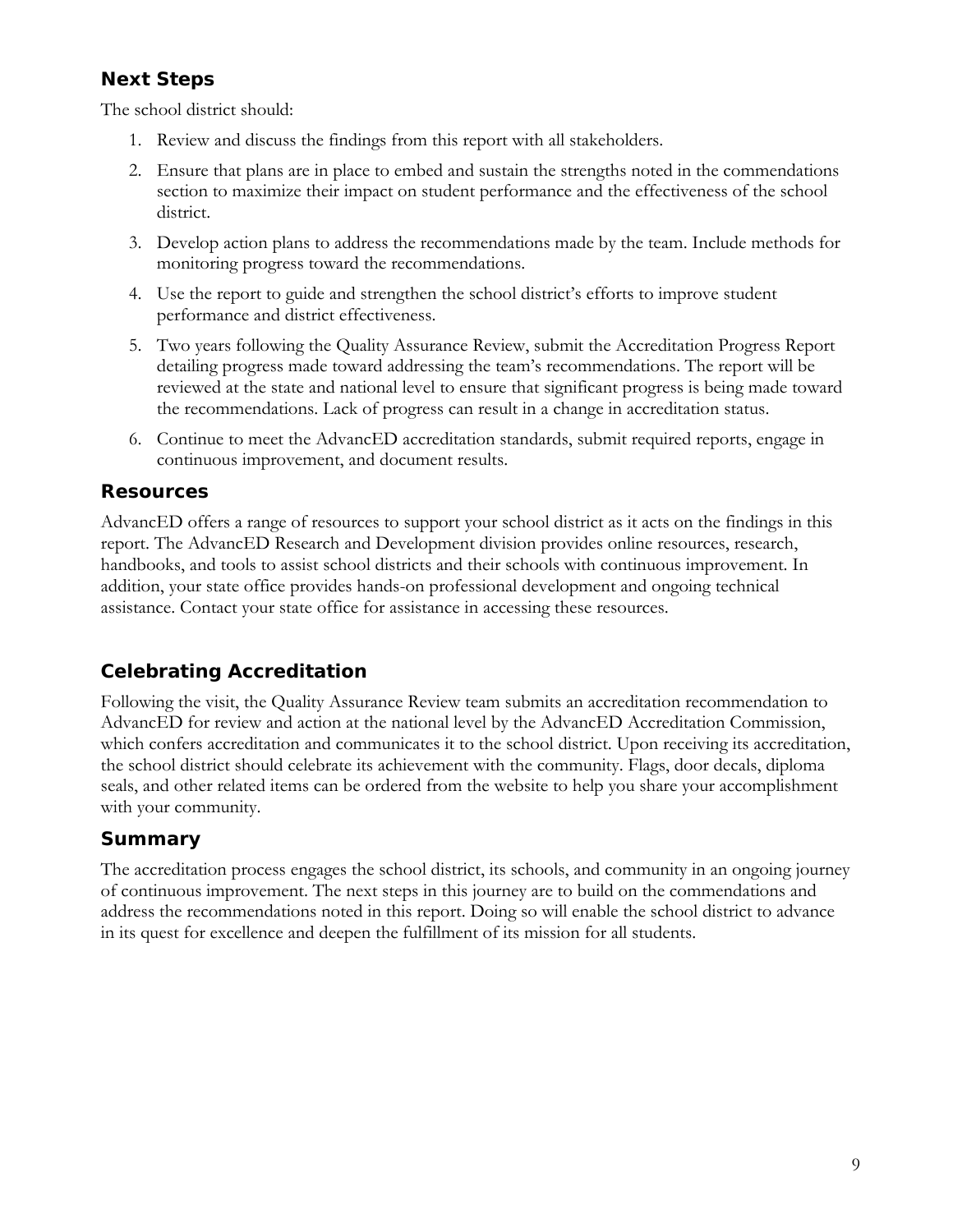## **Standard Reports**

The primary requirement for accreditation is that the district demonstrates that it meets the seven standards for accreditation. The Quality Assurance Review Team divided into standard teams to review each standard and prepare a standards report summarizing the team's findings. These standard reports, along with the quality assurance findings that follow these reports, provided the basis for the team's identification of over-arching commendations and recommendations presented earlier in this report. The reports submitted by each team are provided on the following pages for the district's review and use. Each report reflects its respective team's unique voice, perspective, and deliberations. The reports can be used to help enrich and deepen the district's understanding of the overall commendations and recommendations.

## **Vision and Purpose**

**STANDARD: The system establishes and communicates a shared purpose and direction for improving the performance of students and the effectiveness of the system.** 

*Impact Statement: A system is successful in meeting this standard when it commits to a purpose and direction that is shared system‐wide. The leadership establishes expectations for student learning aligned with the system's vision that is supported by system and school personnel and external stakeholders. These expectations serve as the focus for assessing student performance and district effectiveness. The system's vision guides allocations of time and human, material, and fiscal resources.*

## **Description**

The slogan characterizing the vision of St. Lucie St. Schools "Every student, every day" is evident throughout the school district. Teachers, parents, and community leaders not only know this phrase but believe it is the mission that drives the district forward.

The district's vision and mission provide focus and direction for stakeholders throughout the district. Interviews with board members, the president of the teachers' union as well as other stakeholder groups revealed that all stakeholders had a role in the development of the vision, beliefs and goals of the school district.

Teacher and parent interviews indicate a high level of support among the stakeholders. Both groups believe that the district has a sincere commitment to the students of St. Lucie County to move them forward, get them to graduate, and have them return to St. Lucie as productive citizens. New employees are required to take part in an induction process to become familiar with the vision, mission and purpose of the district.

Interviews with district and school administrators, teachers, parents, and community leaders stated that they know the vision and mission of St. Lucie schools. The vision and mission statements are found posted throughout the district office and each school.

Individual schools have created a vision and mission statement unique to their school site based on the district vision and mission. During teacher interviews, team members learned that the school based vision statements were teacher generated. Typically, a faculty committee wrote the vision, then the entire faculty edited and finally voted to adopt. Interviews with members of the school advisory committee of each school revealed that they also were part of the approval process for the school based vision statements.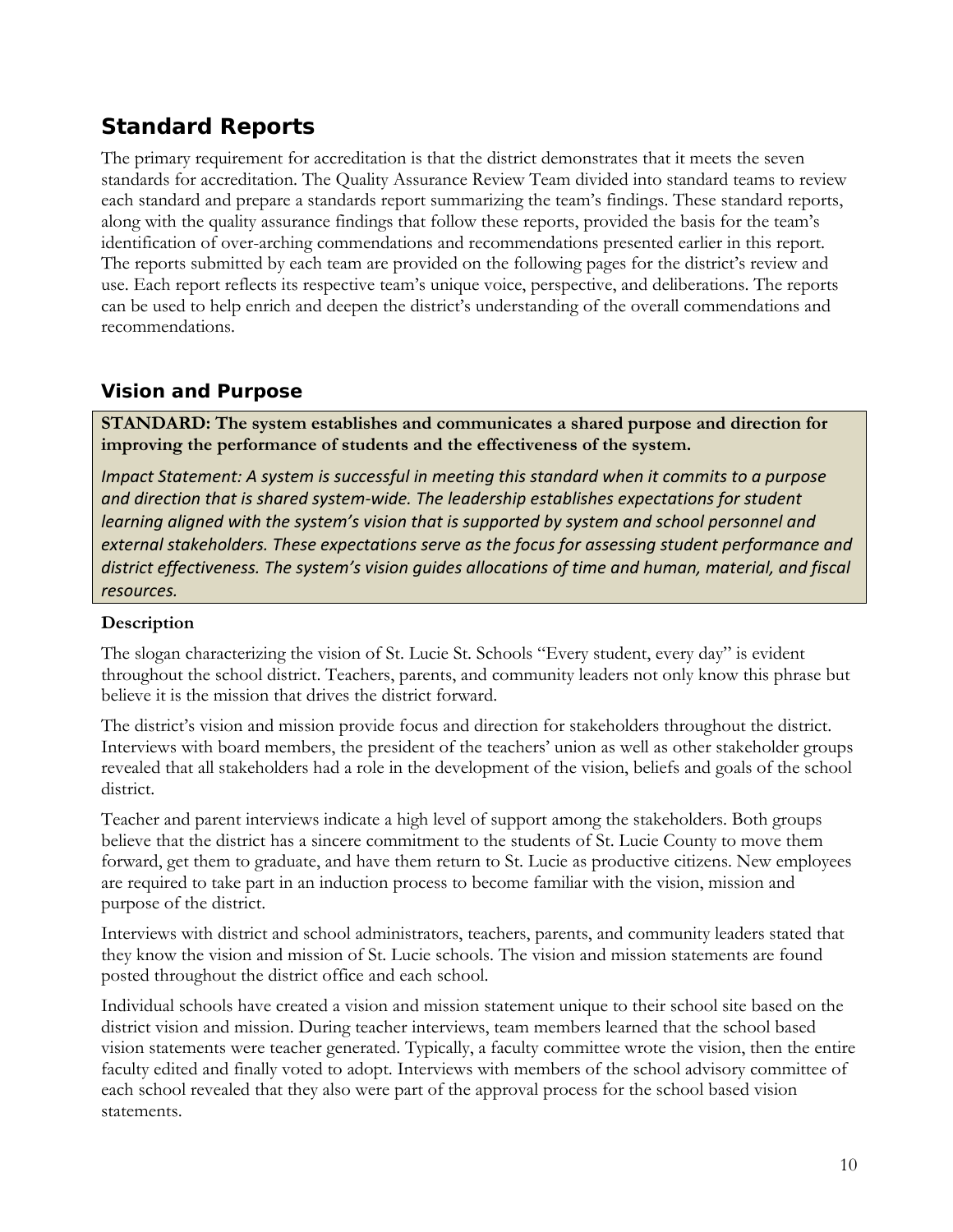According to a school board member, "The 20 Point Plan allows the system to identify goals and measures which advance the vision. This plan gives schools with the greatest need the greatest amount of resources." School Board members stated that the board closely monitors the allotment of resources through monthly reports to the board.

The district maintains a profile of the schools, students, and community through the district website and school improvement plans. The district website provides resources for parents, students, teachers, and the community. Schools submit a school improvement plan to the district office and school board for approval. School improvement plans are available for everyone in the district to view online.

It is evident that the district's vision and purpose guide the teaching and learning process by their commitment to the Working on the Work standards that are part of the Schlechty Center's Standard Bearer Network. Teacher interviews revealed a high level of commitment and enthusiasm to the Working on the Work standards, which provide a framework for creating and implementing highly engaging student lessons.

According to community and business partners, the district, through the Academic Business Plan, has a strong commitment to giving students the best education possible. District level personnel stated that the school board reviews the Academic Business Plan every June for content, progress, and possible revision.

### **Strengths**

The team noted several successful practices deserving of recognition:

- Team members observed a high level of commitment from all stakeholders (district level staff, school administration, teachers, parents, community leaders and business partners) to students and student learning.
- All stakeholders interviewed believed that the superintendent and school board were driven by their belief of "every student, every day."
- The parents and community have a strong belief that all decisions made by the school board and school district are for the betterment of students.
- Parents interviewed reported a high accessibility to board members and that they were able to get appointments to speak with board members at any time.

## **Suggestions and Opportunities for Improvement**

The team offers the following suggestions and opportunities for improvement in this standard area:

• The district has the opportunity to strengthen their vision and mission statements by further incorporating the standards from the Standard Bearer Network. Sharing these standards more broadly with parents and the community will further increase the understanding and support the school district enjoys with the community.

## **Finding**

Based on the evidence reviewed, the Quality Assurance Review team has assigned the overall assessment level of **operational**, indicating that the St. Lucie County School District has met the accreditation requirements for the Vision and Purpose standard.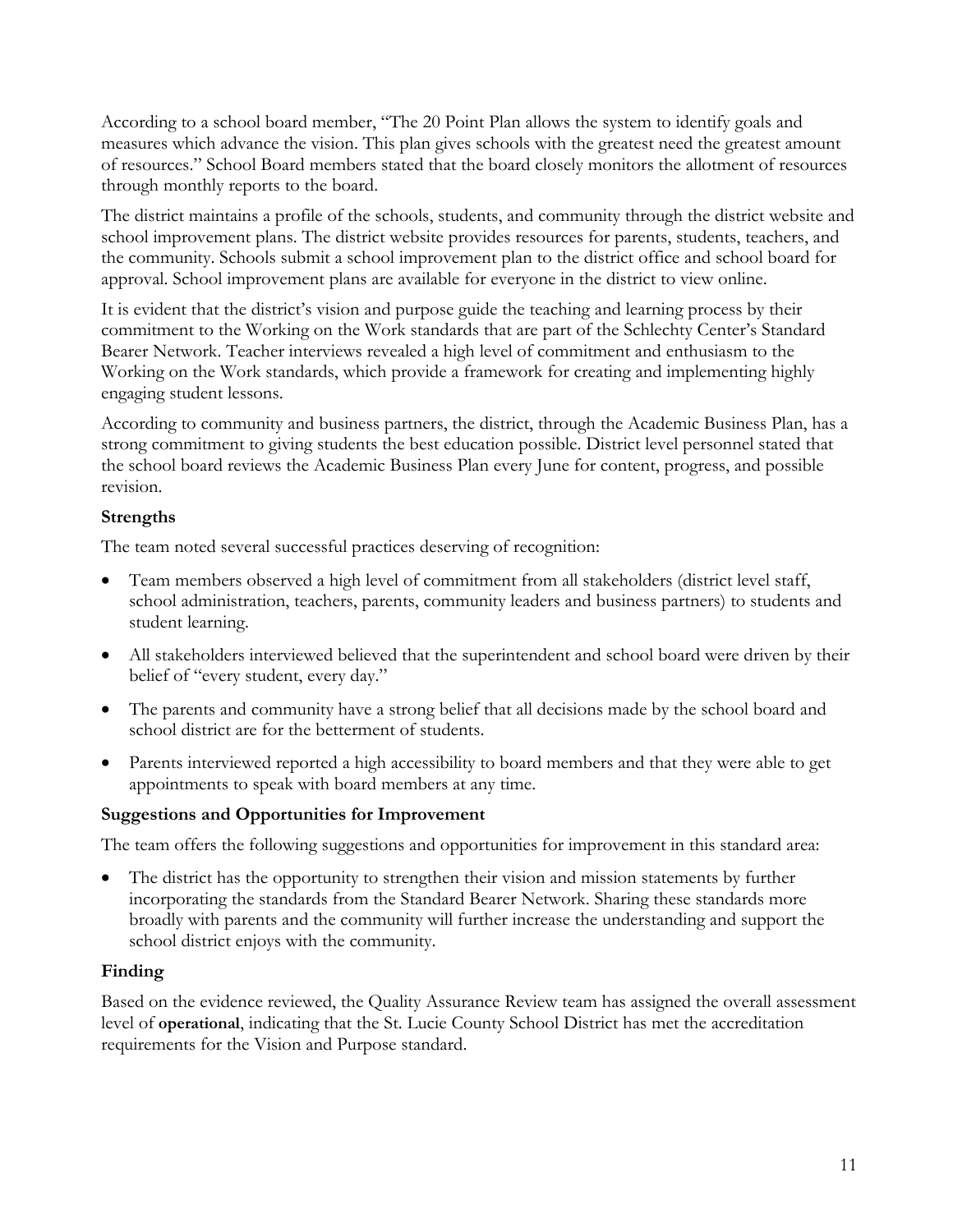## **Governance and Leadership**

**STANDARD: The system provides governance and leadership that promote student performance and system effectiveness.**

*Impact Statement: A system is successful in meeting this standard when it has leaders who are advocates for the system's vision and improvement efforts. The leaders provide direction and allocate resources to implement curricular and co‐curricular programs that enable students to achieve expectations for their learning. Leaders function with clearly defined authority and responsibility and encourage collaboration and shared responsibility for system and school improvement among stakeholders. The system's policies, procedures, and organizational conditions ensure equity of learning opportunities and support for innovation.*

## **Description**

The St. Lucie school board consists of five members representing the five areas with the district. Each board member, while living within a specific area in the district, is elected by and represents the entire district. Examination of artifacts and responses to interview questions from groups throughout the district confirmed that the St. Lucie school board recognizes the executive power and authority of the superintendent, and that administrators and department leaders have the ability to exercise their authority without undue oversight. Documents available from the state department of education indicated the district is adhering to all state and federal laws. Documents reviewed also indicated the district maintains adequate access to legal counsel and maintains standard accounting practices and procedures.

During interviews and presentations, the QAR team gathered data that indicate both the school board and superintendent are focused on accomplishing the goals of the district's continuous improvement plan contained in the Academic Business Plan. Interviews with participants across the district indicate that the school board and superintendent have created a culture that promotes and supports cultural transformation, innovative practices, collegiality, and collaboration. The superintendent's leadership and vision have resulted in a school district focused on student achievement. Significant progress has been made on an electronic data management system that will allow a systematic analysis of student performance over time. While not fully operational, the abilities demonstrated by the system were impressive and worthy of note.

District personnel maintain a high level of participation in groups representing the public, business, and professionals throughout the community. Parents seemed to be especially aware and supportive of this high degree of involvement by the district in the St. Lucie community.

The board and superintendent have designed a 20-point plan to ensure that resources are focused on needs throughout the district. This plan also ensures equity of learning opportunities for all students in all schools. One clear example of this focus was in the technology QAR team members saw in classrooms throughout the district. This plan, along with the technology available to teachers and school administrators and information from the information management system allows instructional decisions to be based on data in support of student learning throughout the district.

While parents and other interview participants from throughout the community indicated the board, superintendent, and other personnel were continuously asking for input and participation, the QAR team did not find evidence that data on community satisfaction was systematically collected and reported on a regular basis. Some surveys have been completed, though data did not appear to have been thoroughly analyzed at the time of the district QAR visit.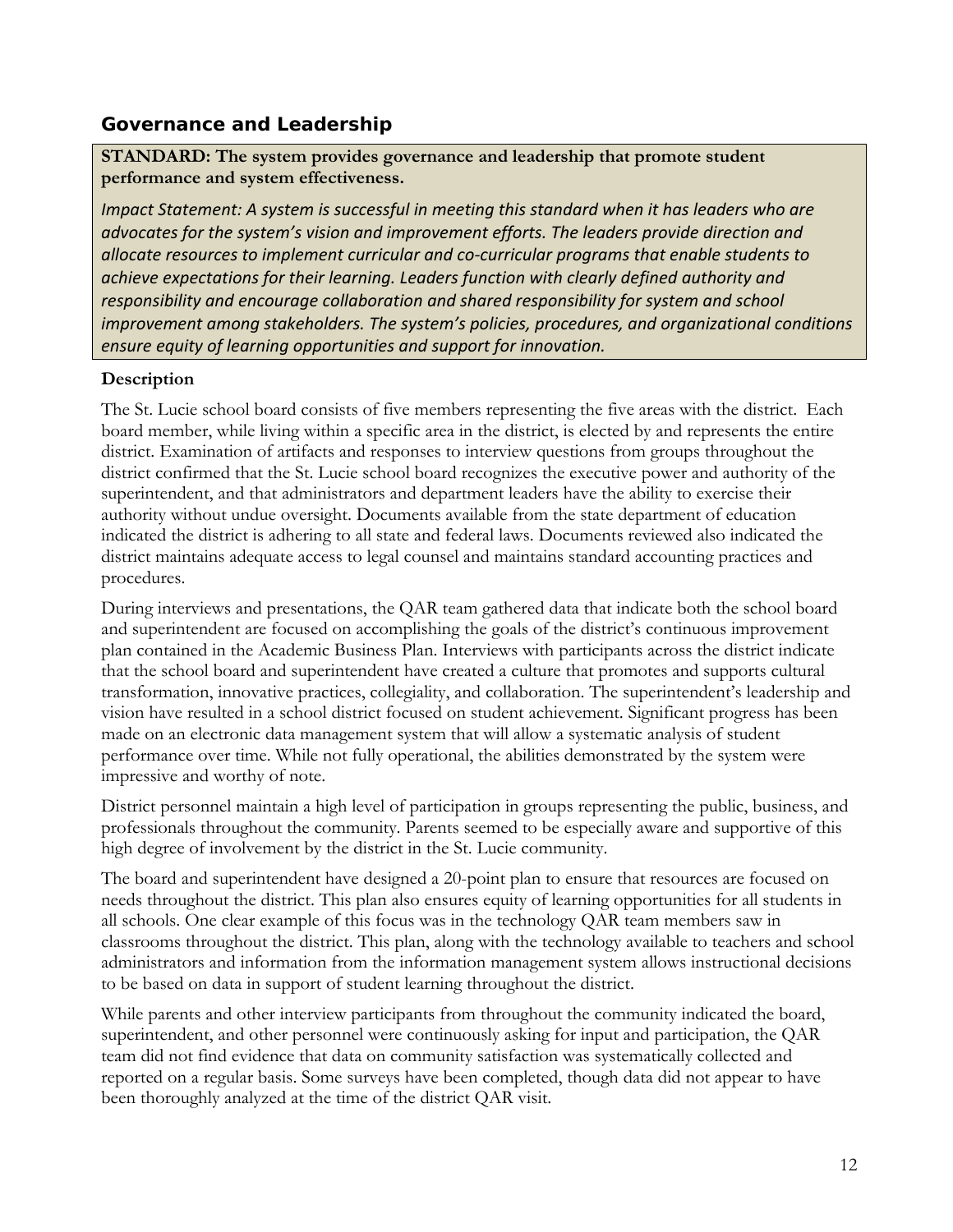Professional development is prevalent throughout the district in all areas and departments. Data from professional development, especially data concerning professional development offered to instructional personnel, are collected and analyzed against student performance results. This process is relatively new, and is continually analyzed for improvement.

## **Strengths**

The team noted several successful practices deserving of recognition:

The district has taken great strides toward creating and improving relationships throughout the system and community sectors as evidenced by the following strengths:

- Interviews with parent, community, and business representatives revealed that St. Lucie schools are committed to the utilization of collaborative networks of community stakeholders to support and enhance student learning. Community and business leaders describe numerous partnerships with the school district and individual schools.
- The school board as a collective body continues to enhance their leadership skills by participating in the Florida School Board Association's Master Board training and certification process. School board members demonstrate their commitment to the district and community though participation on numerous committees and attendance at community events.
- The components of information management, professional development, and collaboration are either already well developed or well on the way to being exemplars among school districts.

## **Suggestions and Opportunities for Improvement**

The team offers the following suggestions and opportunities for improvement in this standard area:

- Focus on ensuring consistent communication between school district administrators and building level leaders in order for the district to progress and to strive towards its vision for students.
- Strive to make stronger systemic connections between information management, professional development (in all areas), and collaboration within the district and throughout the community.

## **Finding**

Based on the evidence reviewed, the Quality Assurance Review team has assigned the overall assessment level of **operational**, indicating that the St. Lucie County School District has met the accreditation requirements for the Governance and Leadership standard.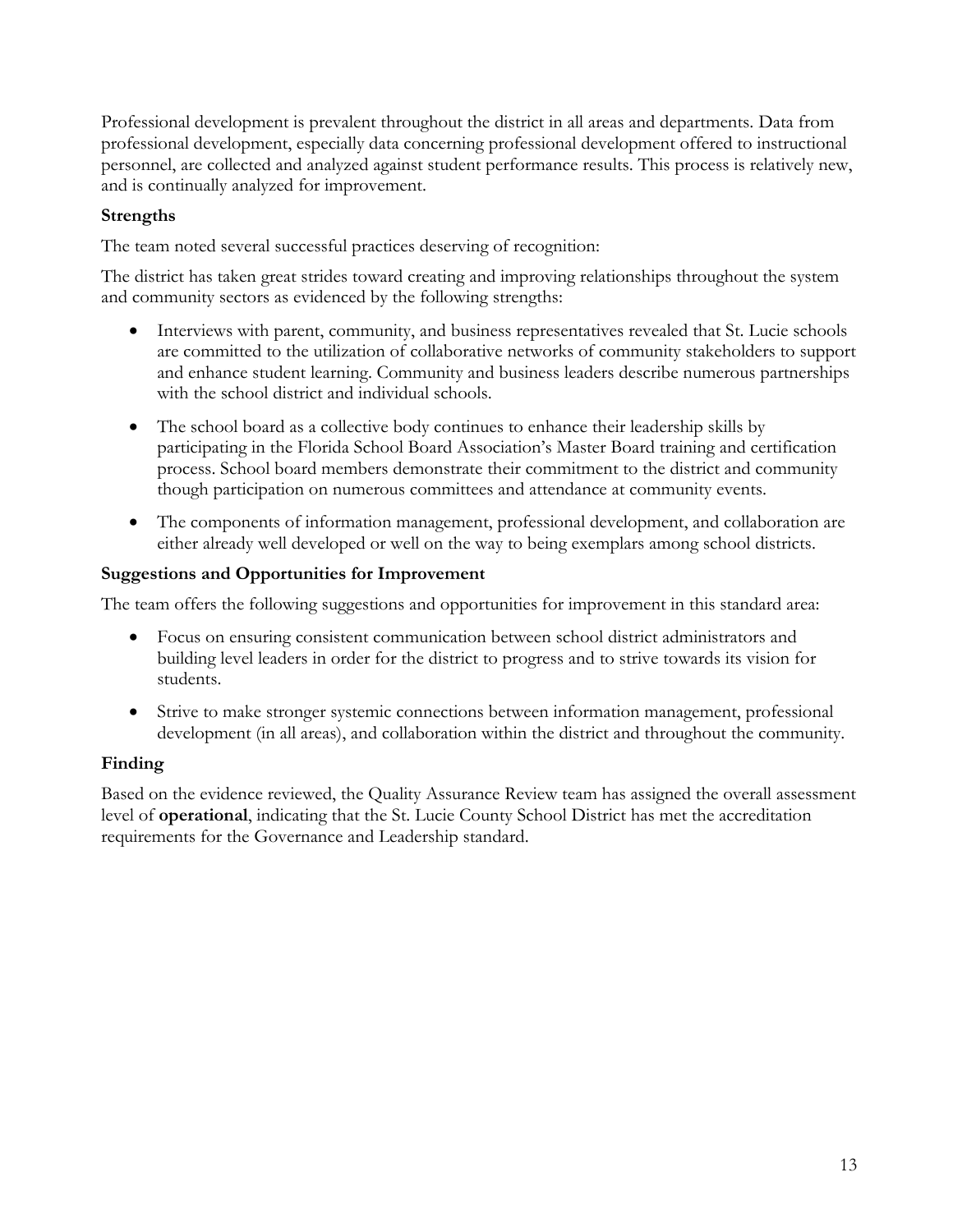## **Teaching and Learning**

**STANDARD**: **The system provides research-based curriculum and instructional methods that facilitate achievement for all students.**

*Impact Statement: A system is successful in meeting this standard when it implements a curriculum based on clear and measurable expectations for student learning that provides opportunities for all students to acquire requisite knowledge, skills, and attitudes. The system ensures that teachers use proven instructional practices that actively engage students in the learning process; provide opportunities for students to apply their knowledge and skills to real world situations; and give students feedback to improve their performance.*

## **Description**

One of the goals in the St. Lucie Academic Business Plan is to provide "challenging, engaging, and satisfying school work that enhances the achievement of high academic standards" to ensure students become lifelong learners. In response to this the district has met the criteria to be identified as a Standard Bearer School District, through work with the Schlechty Center for Leadership in School Reform.

The district implements a curriculum based on the Sunshine State Standards as evidenced by the scope and sequence reviewed by the QAR Team. The scope and sequence has been a collaborative effort utilizing input from teachers, subject area specialists and district level staff. The document is available on the district website for easy access to all stakeholders.

The St. Lucie Standardized Benchmark Assessment System (SLSBAS) is administered to all students quarterly to monitor student progress toward the standards as identified in the scope and sequence. The scope and sequence document is reviewed and revised on an annual basis based on results from student performance. The quarterly district-administered assessments are scored and results are delivered electronically to the school site personnel. How schools use the data once received varies to some degree throughout the district. For example, a practice in one school that QAR team members found especially interesting was use of a "Target Sheet" which includes an individual student's data that is used in conference with the student, who then identifies a goal and strategies for attaining the goal. Systemwide curricular and instructional decisions are based on data that is readily available at each teacher's desktop via FCAT-STATS, a web-based data management program. Information of student performance on the benchmark tests is shared with parents, school advisory councils, and quarterly reports to members of the school board. In addition, area assistant superintendents meet with school principals to discuss the results and develop an action plan for each school. In interviews principals indicated they meet with teachers to analyze the data to identify strengths and weaknesses and individual student progress. The QAR team observed the collection of student achievement data displayed on data walls posted at school sites and in notebooks in classrooms.

In order to assist students in meeting learning expectations, the district supports the implementation of varied interventions across grade levels and content areas. One such program is Rosetta Stone, a computer-based program for English language learners. The QAR team observed a variety of research based instructional strategies and activities used throughout the district in accordance with specific school needs. The strategies/programs include, but are not limited to: Read 180, National Literacy Council, Project CRISS (Creating Independence through Student-owned Strategies), Kagan, Math Solutions, Activities Integrating Math and Science (AIMS).

To ensure that all staff members are prepared to implement quality instructional practices the district provides a wide range of professional development. Among these trainings are: Working on the Work, National Literacy Council, Positive Behavior Support, data flow workshop, data coach workshop,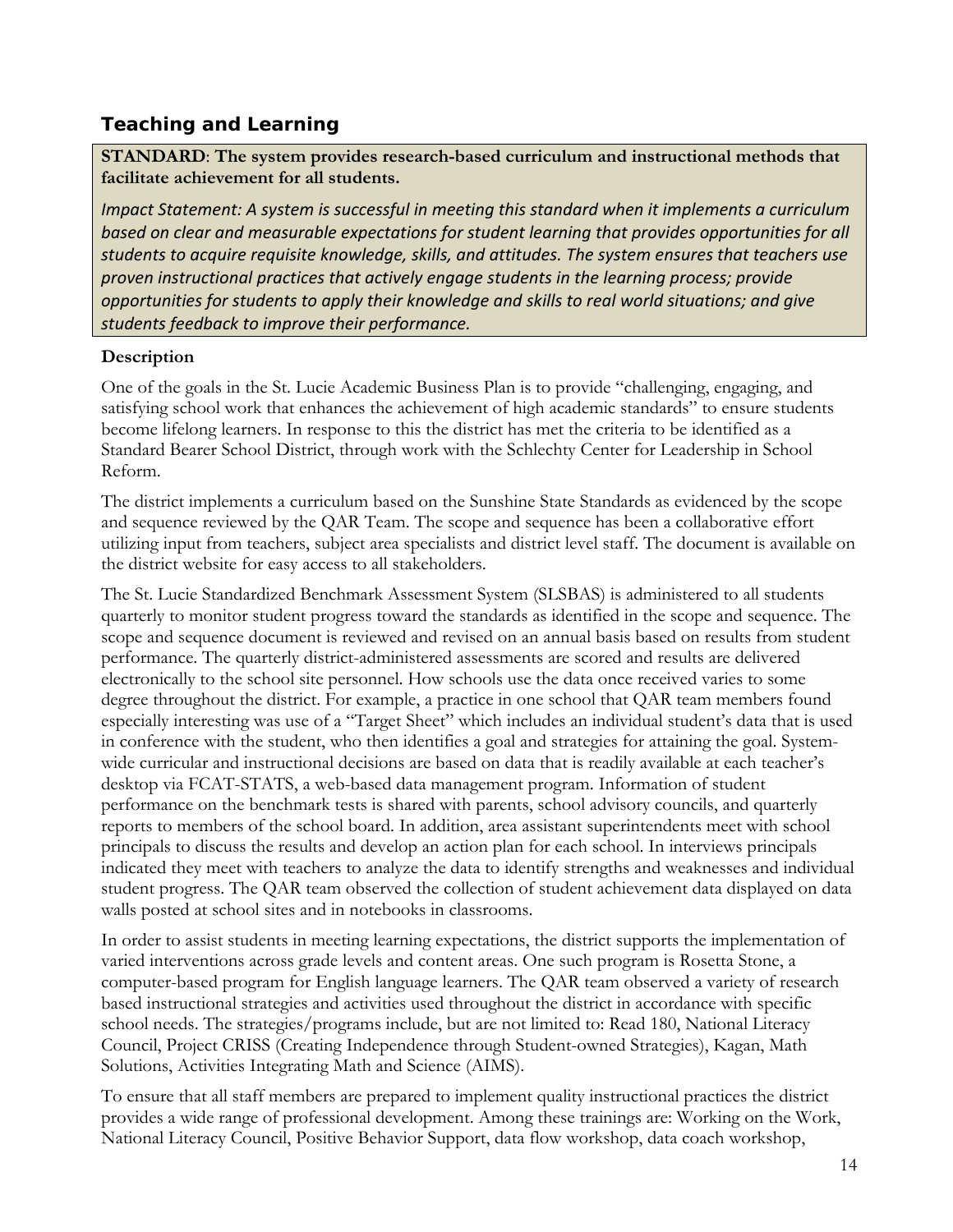reading workshops, instructional differentiation, technology training, science centered workshops, and other topics related to providing a quality education for students. Through interviews and review of school improvement plan documentation, the QAR team found evidence that design teams at schools provide collaborative modeling of best instructional practices within their buildings.

St. Lucie School District has a diverse school population from varied ethnic and socioeconomic groups. To meet the needs of these students, the work of Ruby Payne, *The Frameworks for Understanding Poverty*, has been implemented as a district wide initiative. According to interviews, each school site has a staff member serving as a facilitator for its implementation.

The district has responded to the needs of high risk schools by allocating additional resources. This includes providing a class size ratio below what is state mandated, professional development, technology infusion, and other resources in support of closing the academic achievement gap. Evidence of this endeavor is in the 20 Point Plan located on the district website.

To ensure readiness for future schooling or employment, the secondary curriculum offerings include courses to address individual student needs. Among these are such as: Honors, Advanced Placement (AP), Dual Enrollment, International Baccalaureate (IB), Advanced International Certificate (AICE), and Career Technical. Additionally, the district collaborates with outside institutions such as the local medical center for a Medical Academy and with Florida Atlantic University with the Marine and Oceanographic Academy. The district has established an in house school facilities internship program.

QAR team interviews with district personnel confirm that the district maintains a climate that supports and focuses on student learning. The various departments within the district are included in ensuring that learning is optimized.

### **Strengths**

The team noted several successful practices deserving of recognition:

- Principals' meetings have moved from informational sessions to professional development sessions, to include modeling of strategies and sharing of best practices.
- Members of the district leadership staff serve as mentors for at risk students.
- The district has responded to the needs of high risk schools by allocating additional resources.

## **Suggestions and Opportunities for Improvement**

The team offers the following suggestions and opportunities for improvement in this standard area:

- Develop and fully implement a formal process that aligns assessment data, desired learning outcomes, and district curriculum across all grade levels.
- Increase training for and quality assurance of data coaches so that they provide assistance to teachers in selecting appropriate instructional strategies based on the assessment data to increase individual student learning.
- Develop a better integration of curriculum and instruction and technology including professional development to build capacity.
- Increase the use of differentiated instruction across the district.

## **Finding**

Based on the evidence reviewed, the Quality Assurance Review team has assigned the overall assessment level of **operational**, indicating that the St. Lucie School District has met the accreditation requirements for the Teaching and Learning standard.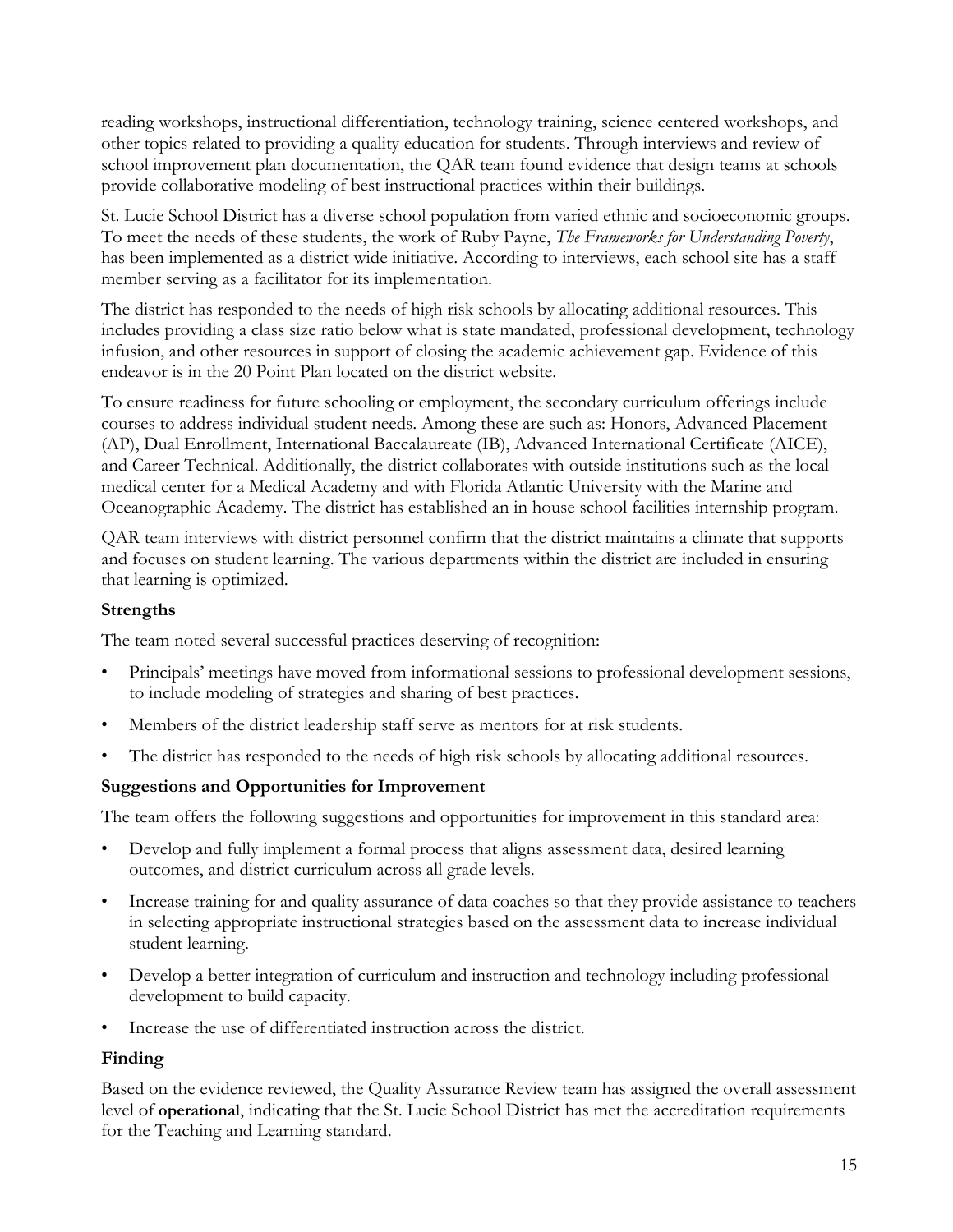## **Documenting and Using Results**

**STANDARD**: **The system enacts a comprehensive assessment system that monitors and documents performance and uses these results to improve student performance and system effectiveness.** 

*Impact Statement: A school system is successful in meeting this standard when it uses a comprehensive assessment system based on clearly‐defined performance measures. The assessment system is used to assess student performance on expectations for student learning, identify gaps between expectations for student learning and student performance, evaluate the effectiveness of curriculum and instruction, and determine interventions to improve student performance. The assessment system yields timely and accurate information that is meaningful and useful to system and school leaders, teachers, and other stakeholders in understanding student performance, system and school effectiveness, and the results of improvement efforts.*

## **Description**

The district has developed a powerful data system that provides all stakeholders, teachers, administrators, students, and parents with copious amounts of quality data and information to guide decision-making for curriculum implementation and differentiated instruction. The QAR team reviewed two software programs, one purchased, and the other, St. Lucie Standard Benchmark Assessment System (SLSBAS), which together provide exceptionally powerful disaggregation of data in a variety of formats. SLSBAS provides for mini-assessments (or "testlets") and quarterly benchmark progress monitoring data. Through analysis of student data from SLSBAS, school administrators, area assistant superintendents, and teachers are able to promptly review student assessment results within a day following testing. School-based data coaches assist in disaggregation of data and share this with their teachers for the express purpose to improve instructional effectiveness and student results. Test results allow teachers to adjust lesson plans and delivery of instruction to ensure benchmark mastery and compliance to the Florida Sunshine State Standards. Area assistant superintendents meet monthly with principals to review benchmark data and discuss recommendations for continuous improvement in teaching and learning. Annual climate surveys are conducted to review school and system performance.

Through the QAR team school visitations and interviews, evidence of data distribution to administrators, teachers, students, and parents was noted on data walls, in data notebooks, on wall graphs, on student target sheets, and in parent reports sent home biweekly or quarterly. Also shared with the QAR team by administrators, teachers, and parents was the wealth of district resources made available to enhance teacher instruction to further student achievement. The school advisory councils and district advisory council review student progress, school needs, and supports and in some instances provide budgetary funds for continuous improvement in teaching and learning. The QAR team noted that there exists a variance in the degree to which schools and teachers within schools adjust their instruction and provide differentiated instruction based upon the array of data provided to them. Although no data was available to the QAR team to show system effectiveness, evidence is expected to be presented at the end of the 2007-2008 school year.

A comprehensive communicative process that encompasses all stakeholders is evident. This is accomplished through the parent portal on the school district website, online gradebook, school board meetings, school advisory councils, district advisory council, newspaper articles, and school and district newsletters that include the following: SLSBAS results, school grades, ESE Annual Goal Progress Reports, State School Public Accountability Report, FCAT-STATS, and NCLB District Report Cards.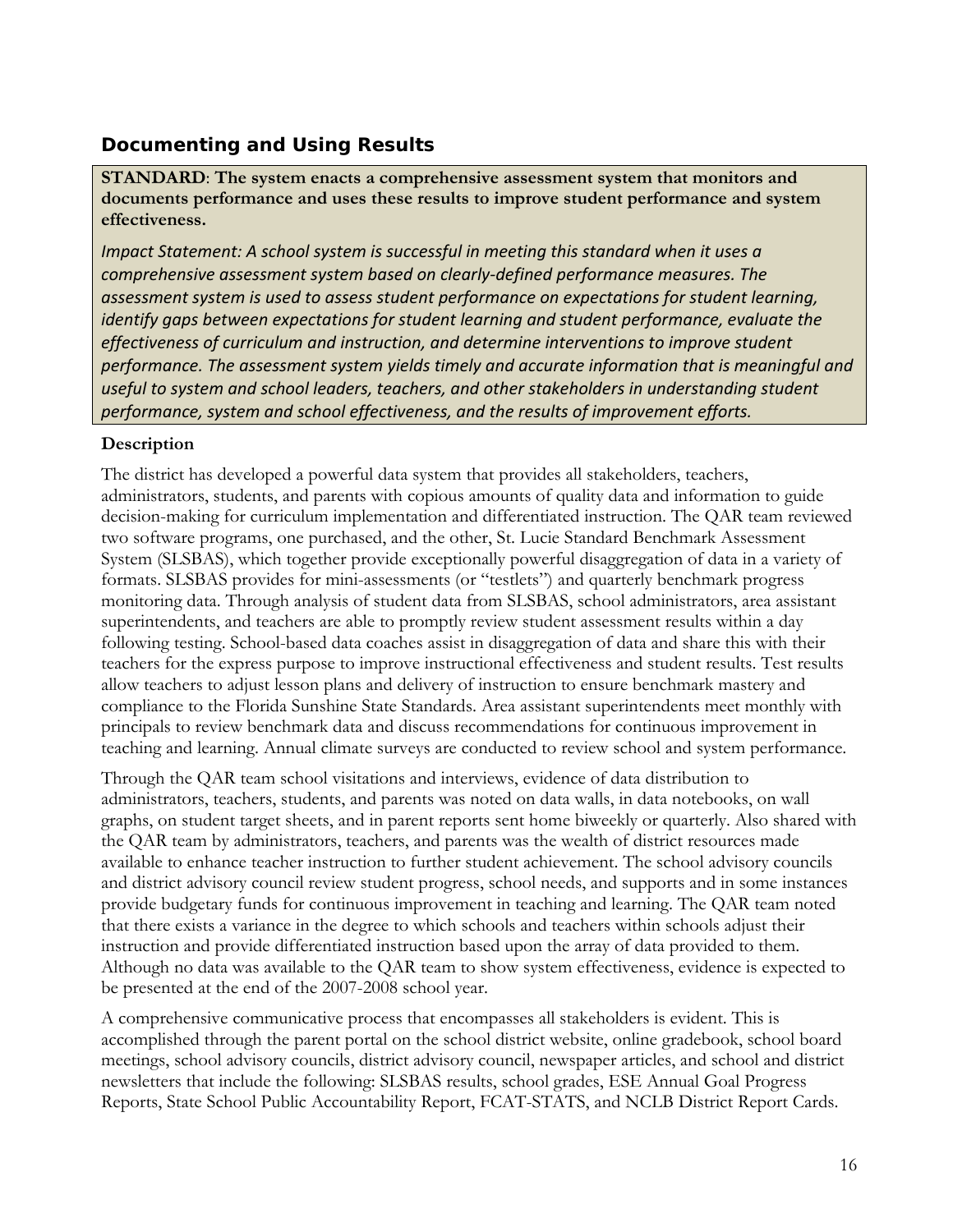Evidence was not provided to the QAR team that comparison and trend data from comparable schools and districts were being utilized for performance projection and system effectiveness. Trend data was confirmed in Title I schools through Florida Department of Education assistance and district assistance and interventions programs.

Verifiable growth in student performance is being documented from multiple sources that include, but are not limited to the following data sources: Florida Comprehensive Assessment Test (FCAT), benchmark assessment, Scholastic Reading Inventory (SRI), Stanford Achievement Test (SAT) 10, the American College Test (ACT), and the Scholastic Achievement Test (SAT). Appreciable evidence of significant growth in student performance has not manifested district-wide.

Student record systems are complete and secured in accordance with state and district policies and procedures.

### **Strengths**

The team noted several successful practices deserving of recognition:

- The district has created a powerful, comprehensive assessment system that provides disaggregated data.
- Data coaches in every school provide a resource for data distribution and analysis to teachers.
- District-wide quarterly benchmark assessments in reading, math, and science aligned to scope and sequence serve as a valid and valuable tool for progress monitoring to track student growth.

### **Suggestions and Opportunities for Improvement**

The team offers the following suggestions and opportunities for improvement in this standard area:

- Conduct additional needs assessments to identify academic areas where significant student academic growth has yet to be accomplished.
- Visit other school districts around the nation where success has occurred in similar target populations. Benchmarking of this nature should lead to implementation of a district-wide plan addressing these areas of need.

## **Finding**

Based on the evidence reviewed, the Quality Assurance Review team has assigned the overall assessment level of **operational**, indicating that the St. Lucie County School District has met the accreditation requirements for the Documenting and Using Results standard.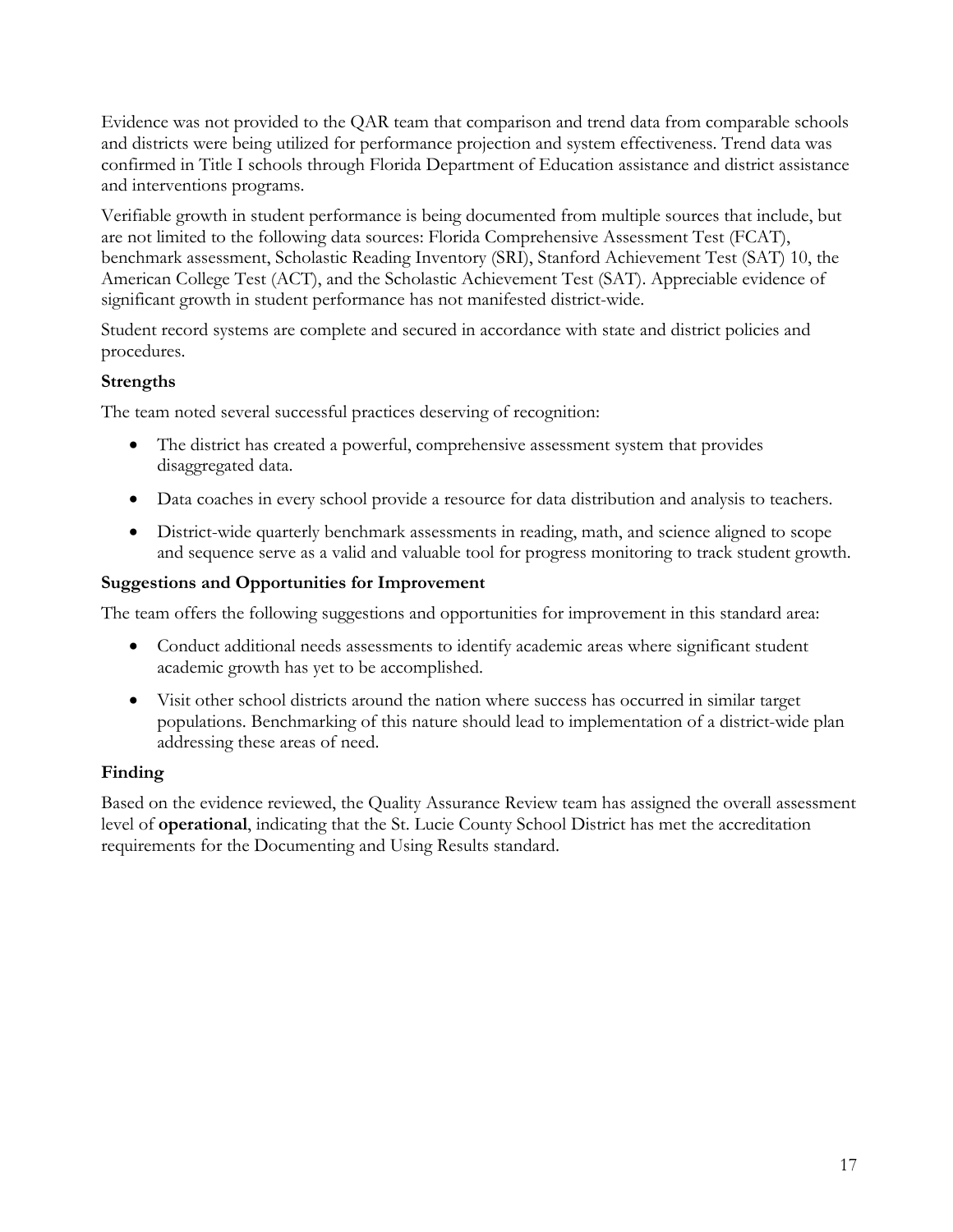## **Resource and Support Systems**

**STANDARD: The system has the resources and services necessary to support its vision and purpose and to ensure achievement for all students.** 

*Impact Statement: A system is successful in meeting this standard when it has sufficient human, material, and fiscal resources to implement a curriculum that: enables students to achieve expectations for student learning, meets special needs, and complies with applicable regulations. The system employs and allocates staff well‐qualified for their assignments. The system provides ongoing learning opportunities for all staff to improve their effectiveness. The system ensures compliance with applicable local, state, and federal regulations.*

### **Description**

A review of various manuals and discussions, held in groups as well as individually, with the personnel director, superintendent, board members, school principals and other school personnel indicated a process for assigning both professional and support staff was in place and fully functional. This process ensures the district is in compliance with all applicable local, state, and federal regulations.

Interviews also revealed a functional process for recruiting, employing, retaining, and mentoring qualified professional and support staff. The superintendent indicated that approximately forty percent of instructional staff hired for the past few years were non-traditionally trained teachers (teachers who received college degrees in areas other than education). Interviews with a variety of district staff and members from the chamber of commerce cited the district's low pay scale compared with surrounding school districts as the primary reason for this trend. In an effort to attract certified teachers that are highly qualified, district personnel travel extensively around the country to recruit. One district recruiter was in Michigan recruiting as the QAR visit was being conducted. From the superintendent and board down to classroom teachers and members of the local school advisory committees, there was awareness and acknowledgement of the need to work with non-traditionally certified teachers to help them develop pedagogical skills so the instruction they are providing the students the district is pedagogically sound. To accomplish this, several strategies have been developed and implemented. Professional development begins with a two day in-service. During this training the focus is on instructional delivery and classroom management. Multiple members of the review committee indicated schools also provided veteran teachers as mentors for all new teachers, especially the non-traditionally certified ones, as they arrive at the schools. These mentors along with other school staff worked with these individuals in inducting them with the tenets of "Working on the Work" (WOW) and implementation of WOW strategies. This induction process is ongoing throughout the school year. Several principals indicated that new teachers identified as deficient after a 45-day review are placed on a more intensive assistance program designed by the system. Principals are required to spend no less than forty percent of their time in classrooms. Several principals indicated they frequently spent time doing walkthroughs in the new teachers' classrooms. Interviews with parents and community members made it clear to the QAR team that a concerted effort is made to assist these individuals to develop quality teaching skills. A chamber member indicated the chamber helps fund some scholarships so some of these new teachers could get the education courses they need at local colleges.

Interviews by members of the review committee of various central office employees, principals, board members and the superintendent found a long-range budgetary planning process in place. The chief financial officer indicated that realistically, the long-range budget had to be adjusted roughly every three years. One reason for this continuous need to revisit the long-range budget plan is growth in the number of students enrolling in the school district. The district is 127<sup>th</sup> largest district in the United States. It has grown 23% since 2003. Additionally, this district has suffered the impact of two hurricanes in the past five years.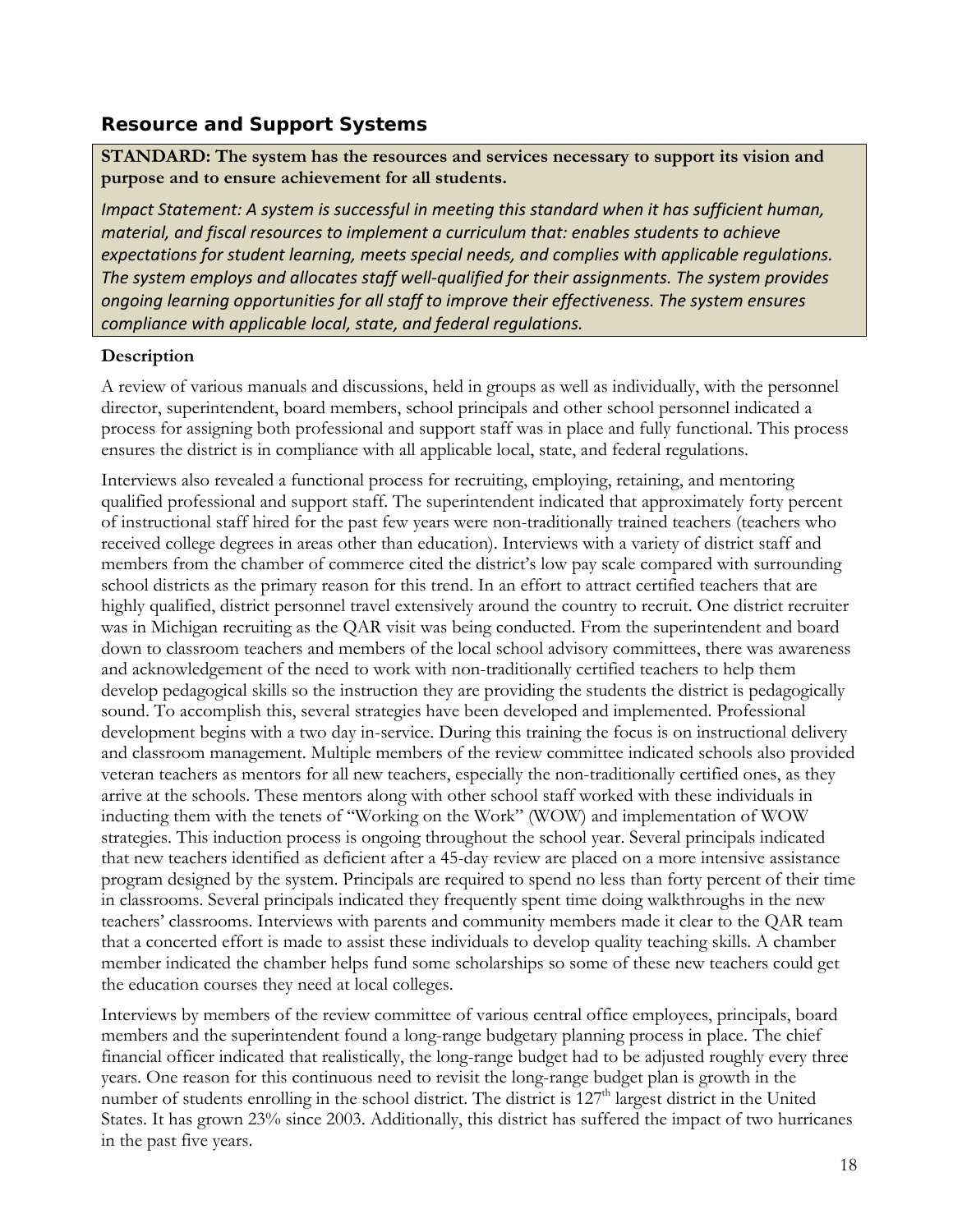When the board adopted a regional attendance zone, the district recognized several schools would be created that were economically challenged. The board and superintendent agreed to a twenty point plan for resource redirection. Even in the face of local and national economic downturn, the board and superintendent indicated during interviews that they have not wavered in support of continuing implementation of the plan.

A QAR team member conducted a review of financial procedures to ensure financial transactions of the school system are safeguarded through proper budgetary procedures and quality auditing procedures. Additionally, interviews with individuals in the district office that dealt with all facets of the business department were conducted. Financial processes appear to be systematically implemented throughout the district. Sound school level accounting practices are in place. The financial department of the school system is audited annually by independent auditors.

The review committee found the sites and facilities to be safe, orderly, and healthy environments for students and employees. The district places security of its students and employees as a priority. Each school in the system had one nationally certified school resource officer (SRO). Schools with one thousand or more students have two SROs. The camera system for monitoring all school system property is exceptional, thanks in part to a partnership between the Panasonic Corporation and the district. Building level administrators were thrilled with the uses they have for the monitoring system.

The procedures in place for access to school buildings were very good. All levels of staff in buildings visited by the QAR team support security. One QAR team member took his security badge off, and the first employee to pass stopped him, asked if he had properly signed in, and asked the nature of his business.

Because Saint Lucie county is the site for a nuclear power plant, there is well designed and crisis management plan. The security plan as well as the crisis management plan for the school district has passed review by many highly trained individuals. A critical incident plan for the school district was also devised collaboratively by individuals from the federal, state, local governmental agencies along with representatives from the school system.

Interviews with other school system personnel revealed the schools have comprehensive emergency plans that are practiced on a frequent basis. Security personnel provided evidence that the district's tollfree telephone tip line works exceptionally well. Emergency buttons are present in each classroom. All district buses are equipped with GPS units that allow the bus to be located instantly in case of an incident requiring immediate assistance from security personnel. Food service personnel described training of the cafeteria workers to ensure the safety of the food storage and preparation.

The district has developed an exemplary program to locate mold within the districts buildings, especially the air duct systems, and state of the art methods to eradicate it. District personnel shared that they had numerous requests from other schools to visit and learn the district's process.

QAR team members observed several instances of rapid response and quality service by the district's maintenance department. In interviews, individuals responsible for building maintenance described a computerized system that manages and tracks all maintenance requests. Building level personnel confirmed that the system works very well.

Interviews with all levels of stakeholders in the district as well as observations conducted by QAR team members confirmed that classrooms were equipped with the latest cutting edge technology for providing quality instruction to students. Interviewees credited the dedication of the board of education to see that cutting edge technology continues to be infused into teacher pedagogy and data analysis. QAR team members noted that available technology is not always used as much as the district desires, however several classrooms appeared to be truly "pockets of excellence and innovation."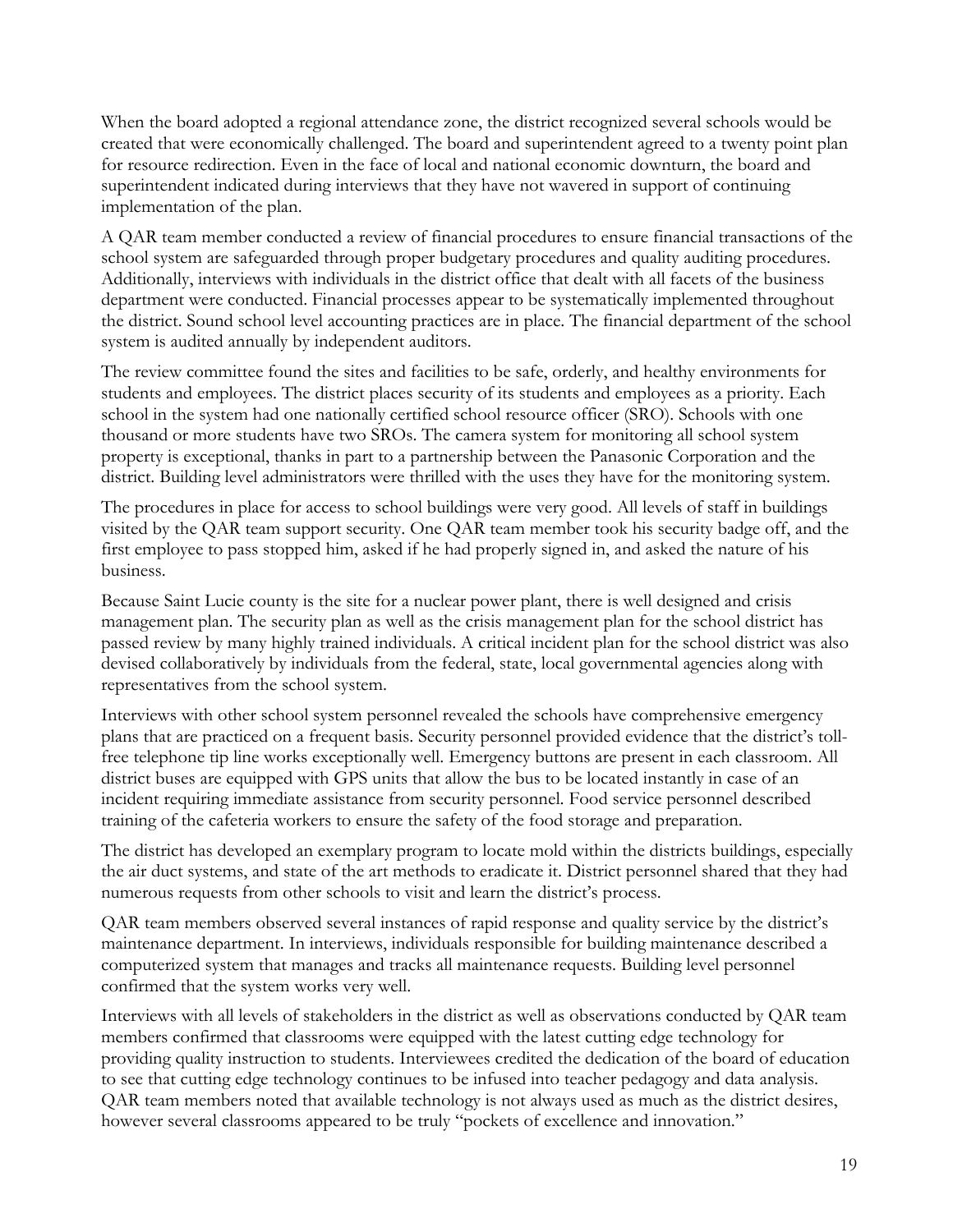The QAR team observed that the district information system provides every certificated employee access to multiple sources of instructional and achievement data as well as quality programs to analyzing results. However, observations at school sites did not confirm that data are being utilized by all stakeholders to inform instruction and increase individual student learning.

The QAR team noted numerous examples of district and community support services coordinated with the schools, homes and community. One example was provision of transportation for students who stay after school for tutoring, attending make up or detention session, or participation in after school band practice. Another example is collaboration with the county health department. Because St. Lucie County has a high number of individuals infected with autoimmune deficiency syndrome (AIDS), the district has held numerous community meetings as well as meetings in schools throughout the county to discuss the issue. Interviews conducted with a wide cross section of the stakeholders found the special learning needs of students were being met.

## **Strengths**

The team noted several successful practices deserving of recognition:

- The equitable provision of cutting edge technology for the employees and students of the district
- The development of expertise in the maintenance department concerning the issue of mold in the systems air circulation system
- The level of security provided for students and employees
- The dedication of the district level leadership to follow through with the 20 Point Plan for Resource Redirection during a time of economic challenge

## **Suggestions and Opportunities for Improvement**

The team offers the following suggestions and opportunities for improvement in this standard area:

- Make a concerted effort to ensure that technology is being utilized to its fullest extent.
- Continue to ensure the most effective and innovative technology for teaching is provided for the system.

## **Finding**

Based on the evidence reviewed, the Quality Assurance Review team has assigned the overall assessment level of **operational**, indicating that the Saint Lucie County School district has met the accreditation requirements for the Resource and Support Systems standard.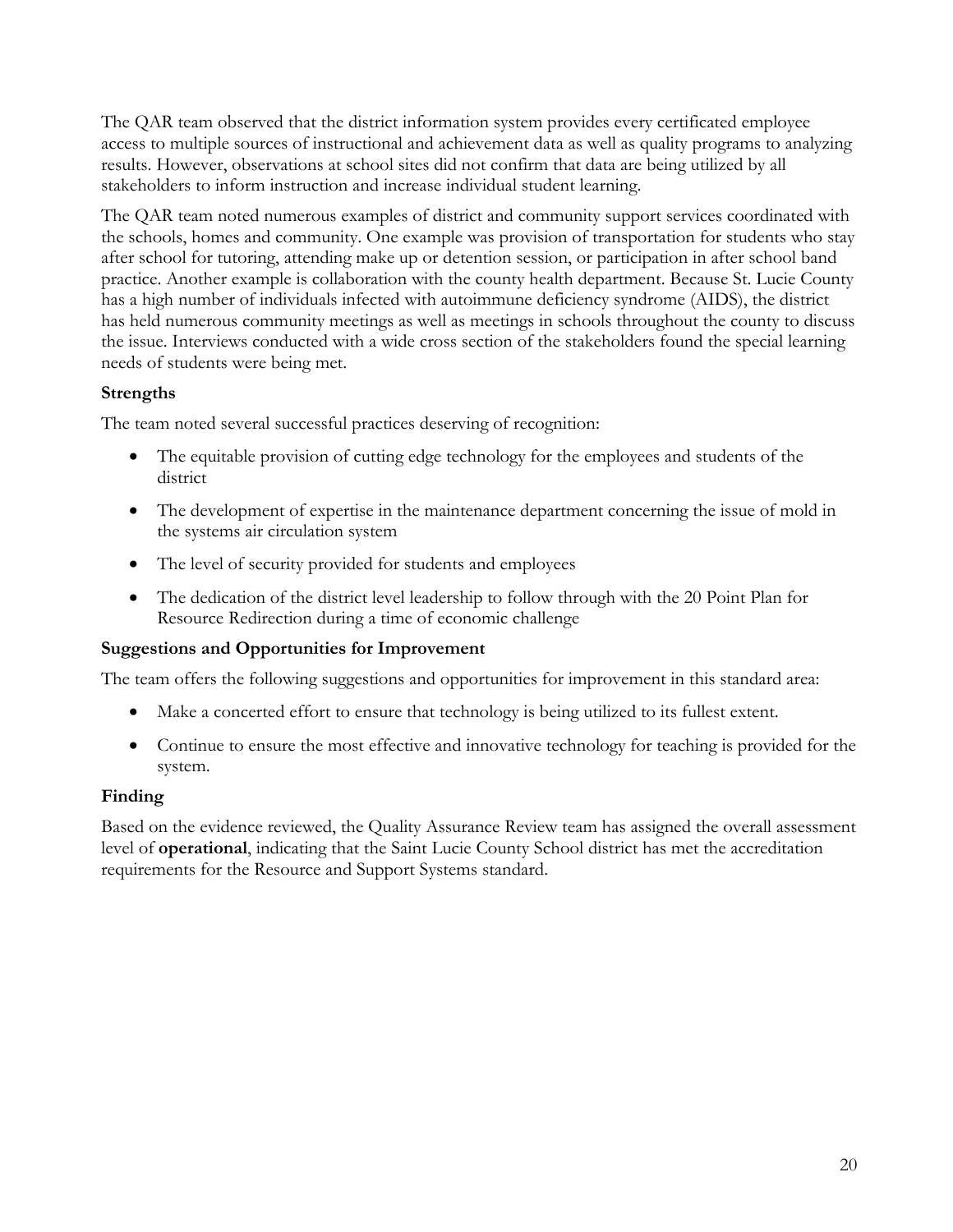## **Stakeholder Communications and Relationships**

**STANDARD: The system fosters effective communications and relationships with and among its stakeholders.** 

*Impact Statement: A system is successful in meeting this standard when it has the understanding, commitment, and support of stakeholders. System and school personnel seek opportunities for collaboration and shared leadership among stakeholders to help students learn and advance improvement efforts.*

## **Description**

Interviews and observations by the QAR team confirmed that the district fosters effective communications and relationships with and among most of its stakeholder groups. The district's vision and mission statements were understood and could be articulated by administrators, teachers, parents, community members, and school board members. All stakeholder groups commended the superintendent and school board for the quality and quantity of their communication processes.

The superintendent, administrators, and school board members are very active in community organizations, faith-based groups, and governmental agencies. All stakeholder groups spoke of the collaboration and communication among these groups and the school system. There is an active Hispanic advisory council that interacts with the system and often translates written documents for the public. The superintendent, board members, and governmental representatives all spoke of the need within the community to increase the numbers and quality of job opportunities for graduating high school students and college graduates who want to return or stay in the community.

The school district and teachers union work together collaboratively. The union is represented on the superintendent's executive council.

Student learning is supported by the community through multiple avenues. QAR team members found evidence that senior staff members serve as mentors to at risk students. The Boys and Girls Club provides after school programming for students. After a student's fifth absence from school, a social worker from the Boys and Girls Club investigates the situation in the child's home. Other examples include the Panasonic Alliance, the Chamber of Commerce scholarships for local citizens to become teachers, and the Realtors' Association assistance in finding affordable housing for teachers. Stakeholders enhance the work of the system through numerous partnerships with Florida Atlantic University, Harbor Branch Oceanographic Institute, Indian River Community College, the University of Florida, and the Smithsonian Institute. One board member stated "We want our partnerships to be more than paper. We want them to be authentic."

The QAR team reviewed documents concerning many strategies the district uses to communicate with stakeholders. One example is the "Be There" Program, a program that will encourage parents to "be there" with their children at every opportunity in their child's life. The superintendent has learning lunches with parents and students once a month. An area superintendent commented that the staff is committed to returning calls to parents within twenty-four hours of a complaint.

Not only does the community support the district, the district supports the community as well. After two recent hurricanes, the district worked with affected populations by providing temporary shelters in schools, and delivering food, water, and medicine to those in need across the county.

Both the superintendent and the chairman of the county commission spoke of how the district often works as a bridge between different governmental agencies. A goal of a school board member is to train board members to be better community members.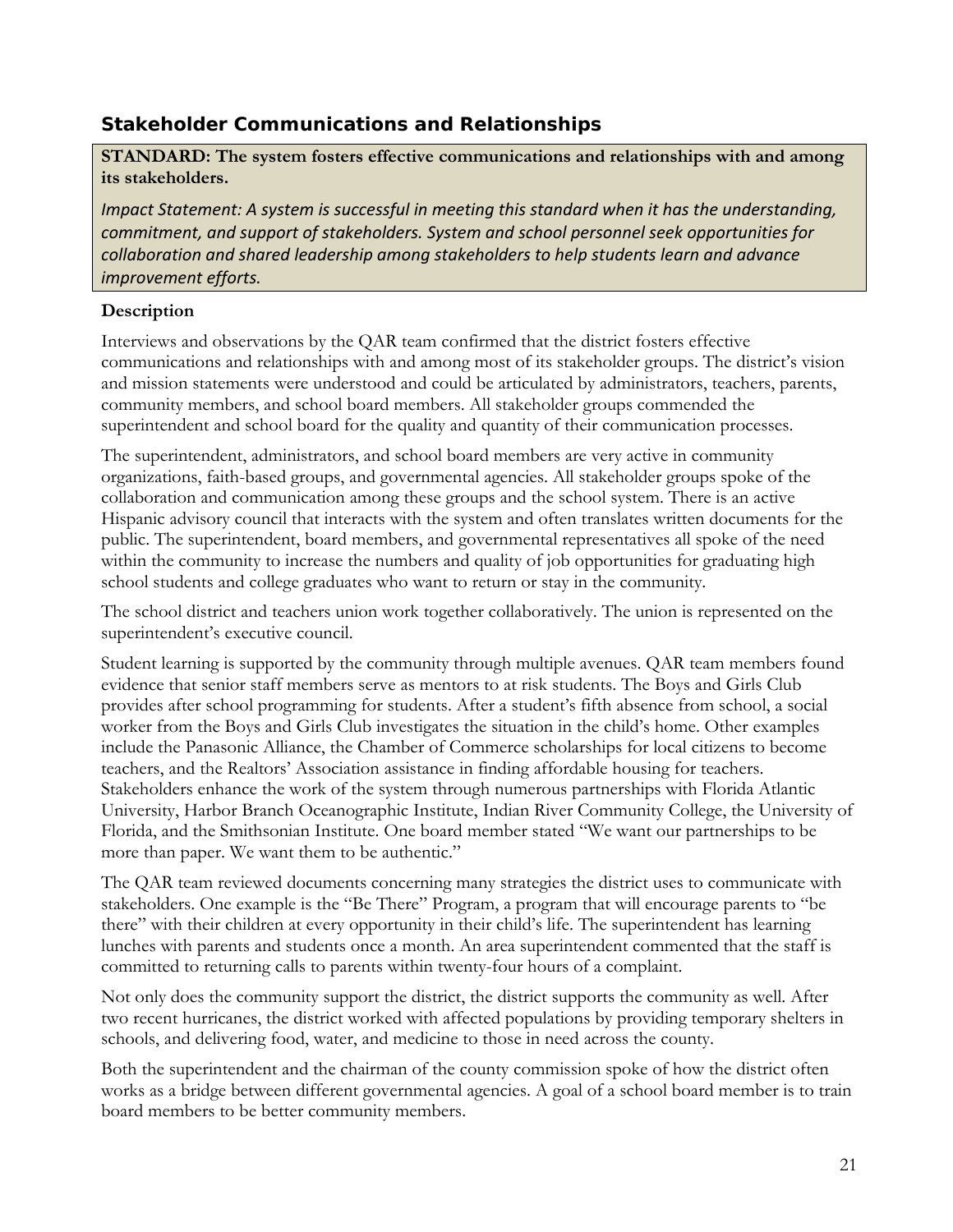Expectations for student learning are communicated via a variety of district communications opportunities including Connect Ed., parent portal, email, weekly newspaper articles, and annual school reports. Many of these documents are translated into Spanish and Creole. The district's automated telephoning system can contact every parent within 15 minutes. Parent interviews revealed they generally receive timely process reports on their student's achievement. Though participation varies widely among schools, parents are involved in school advisory councils, parent-teacher organizations, and volunteer programs. School volunteers play a large role of some schools. School advisory councils often provide workshops which share ways for parents to help students learn. Parental meetings are often scheduled at a variety of times and locations in an attempt to improve participation.

Useful and meaningful information is provided to stakeholders through a variety of avenues. The school board allows open microphone time at the end of each official board meeting. The community has access to cable broadcasting. All school board members have an office in the central office where they are periodically available to stakeholders. One board member said, "We know how we are doing because the community tells us."

### **Strengths**

The team noted several successful practices deserving of recognition:

- The district has established numerous partnerships with corporations, universities, and other organizations.
- The QAR team observed an atmosphere that was open and inviting to all stakeholders.
- One school logged 7,755 volunteer hours.
- All school board members have offices in the district office where they can meet with constituents.
- Board members serve on a wide variety of community civic boards and organizations.

## **Suggestions and Opportunities for Improvement**

The team offers the following suggestions and opportunities for improvement in this standard area:

- Institute a systemic plan to incorporate more parent involvement in the education of their children.
- Parents reported an inconsistency among the different schools in the amount and regularity of feedback on student progress.

## **Finding**

Based on the evidence reviewed, the Quality Assurance Review team has assigned the overall assessment level **of operational**, indicating that the St. Lucie County School District has met the accreditation requirements for the Stakeholder Communications and Relationships standard.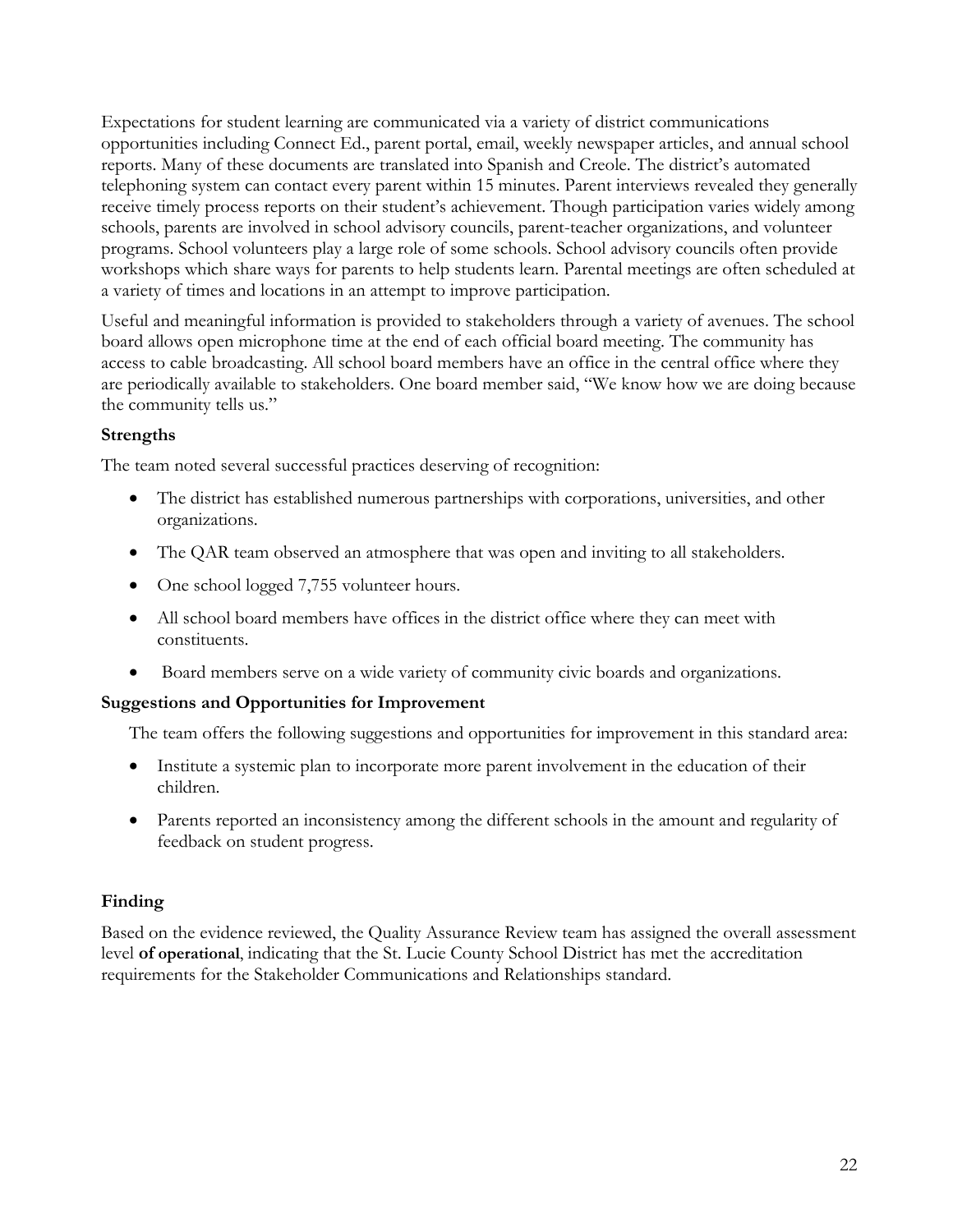## **Commitment to Continuous Improvement**

**STANDARD: The system establishes, implements, and monitors a continuous process of improvement that focuses on student performance.** 

*Impact Statement: A system is successful in meeting this standard when it implements a collaborative and ongoing process for improvement that aligns the functions of the system with the expectations for student learning. Improvement efforts are sustained and the system and its schools demonstrate progress in improving student performance. New improvement efforts are informed by the results of earlier efforts through analysis of student performance, system effectiveness, and assessment of the improvement process.*

### **Description**

The Quality Assurance Review Team found consistent evidence that the district of St. Lucie County has developed and implemented a process of collaborative continuous improvement throughout the district. The integration of the Standard Bearer initiative of Working on the Work has been effectively infused across the district. The district's Academic Business Plan acts as a statement and guide of critical goals. The plan gives students, teachers, and principals a clear focus of the goals aimed at dramatically influencing achievement throughout the district. Progress monitoring, benchmark testing, and school fidelity checks, all done on a regularly scheduled basis, were also found to be evident during interviews and school visits.

In response to the district's vision and expectations for learning, each individual school writes a school improvement plan which is directly aligned with the districts vision and goals. When schools complete their plans, they are presented to the board to ensure each school has a system of continuous improvement in place and a focus on increasing student learning. There was clear and consistent evidence that schools are following the state template and that their plans contained goals and objectives which directly aligned with the district's mission and beliefs. The district also gives their schools flexibility within the parameters of the state template. The QAR team viewed documentation of the entire district's school improvement plans and found that all plans clearly demonstrated a commitment to continuous improvement and a variety of programs and strategies to allow for meeting different modalities of learning.

The school advisory council at every school sends a representative each month to the district advisory council meeting. This district meeting is designed for an exchange of ideas, concerns and education between individual schools and the district office. The QAR team found through interviews that stakeholders do have opportunities to provide input in the process of improvement.

The QAR team found that the district monitors and documents the results of all the continuous improvement efforts, and have multiple means of conveying those results to stakeholders. The monitoring process helps to validate the continuous improvement efforts that are informing instruction across the district. The QAR team understands the district has developed a program evaluation component to determine the effectiveness and impact of the improvement goals and strategies. This program evaluation component is to be implemented at the end of three years of improvement implementation.

Many research-based professional development opportunities are provided by the district for district departments as well as individual schools. Availability of district training activities is disseminated to all departments and schools via email. Registration for participation is also possible via technology. The district approves all school-based professional development activities through validating the need for the training based on school improvement plans and data, thus professional development is driven by data. Schools utilized district staff as well as in-house personnel to provide the training at their sites.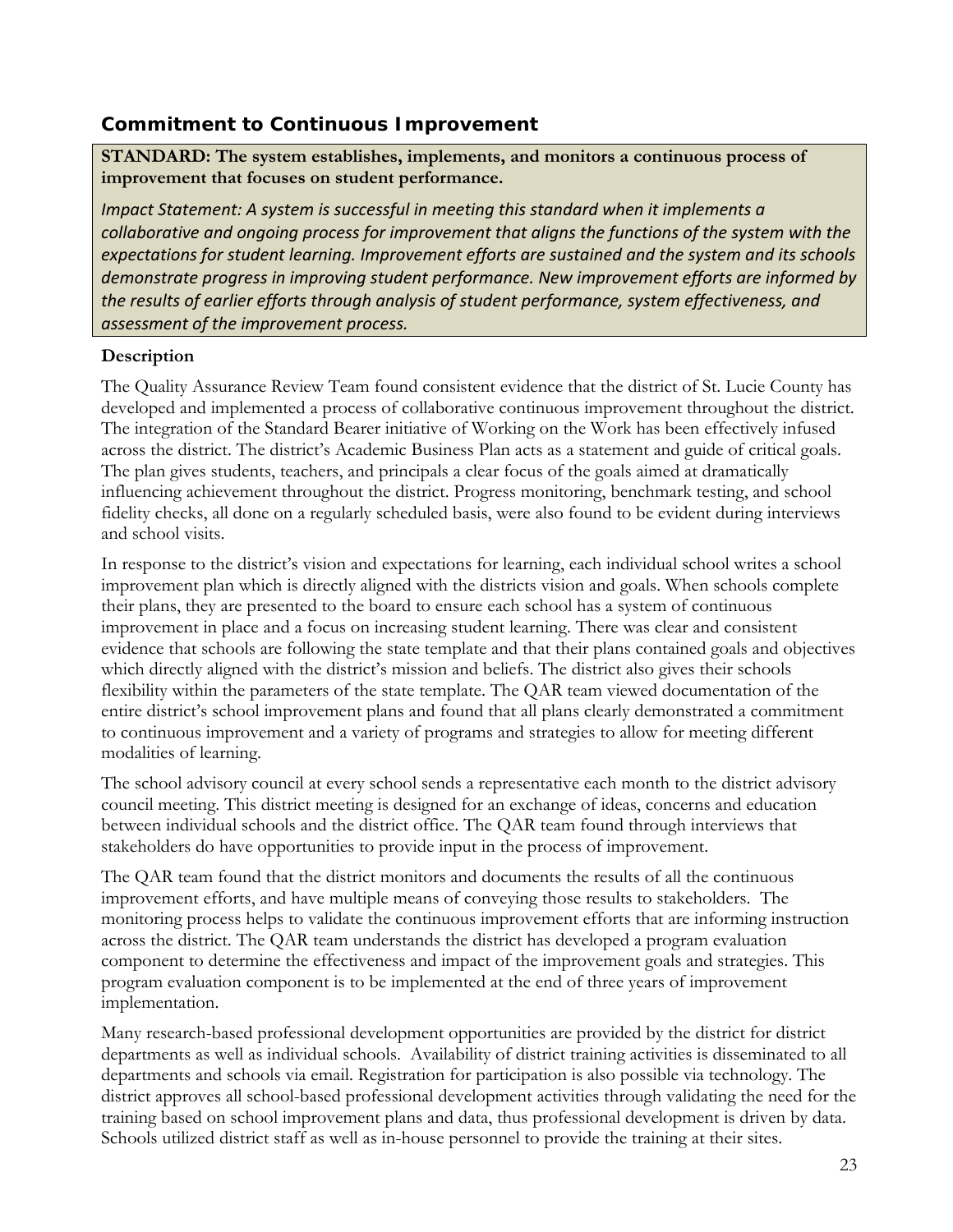Professional learning communities (PLCs) are prevalent throughout the district with schools having the opportunity to implement differing formats based on the school's schedule and capacity to deliver PLCs. Induction training is provided by the district for all departments not just new instructional personnel.

## **Strengths**

The team noted several successful practices deserving of recognition:

- The district's Academic Business Plan with identified critical goals establishes the foundation for the district's continuous improvement plans. The process utilized by the school to develop the individual school improvement plans and by the district to approve each school's plan, ensures the alignment of school and district critical goals; relevant data; stakeholder involvement; and best practice strategies to address areas for improvement.
- Many professional development opportunities are available and communicated to all employees of the district via email. The district professional development staff provides district-wide and schoolbased workshops, organizes requested training from individual schools, and approves suggested training activities from all schools.
- The district's commitment to the Standard Bearer's core business of engaging in working on the work provides a quality learning environment for teachers and students. The Standard Bearer ten design standards provide the orientation of how work is accomplished within the district (e.g. engaged students, authenticity, relevancy).
- The continuous process of improvement implemented throughout the district includes an articulated vision, a profile of data, and a school improvement plan. The district office personnel provide guidance and support to schools through training, data analyses, formatting and identification of critical goals.

## **Suggestions and Opportunities for Improvement**

The team offers the following suggestions and opportunities for improvement in this standard area:

- The district has an identified process for continuous improvement that is implemented at the individual school site. In order for the most effective implementation, time for planning and engaging in the efforts of improvement district-wide needs to be addressed.
- Although the district provides multiple sources of individual school data to the schools, the process for evaluating and documenting district-wide impact and effectiveness is being developed and is planned on being implemented at the end of three years for program evaluation purposes. This is a vital phase that needs to in place for the continuity of the improvement process.

## **Finding**

Based on the evidence reviewed, the Quality Assurance Review team has assigned the overall assessment level of **operational**, indicating that the St. Lucie County School District has met the accreditation requirements for the Commitment to Continuous Improvement standard.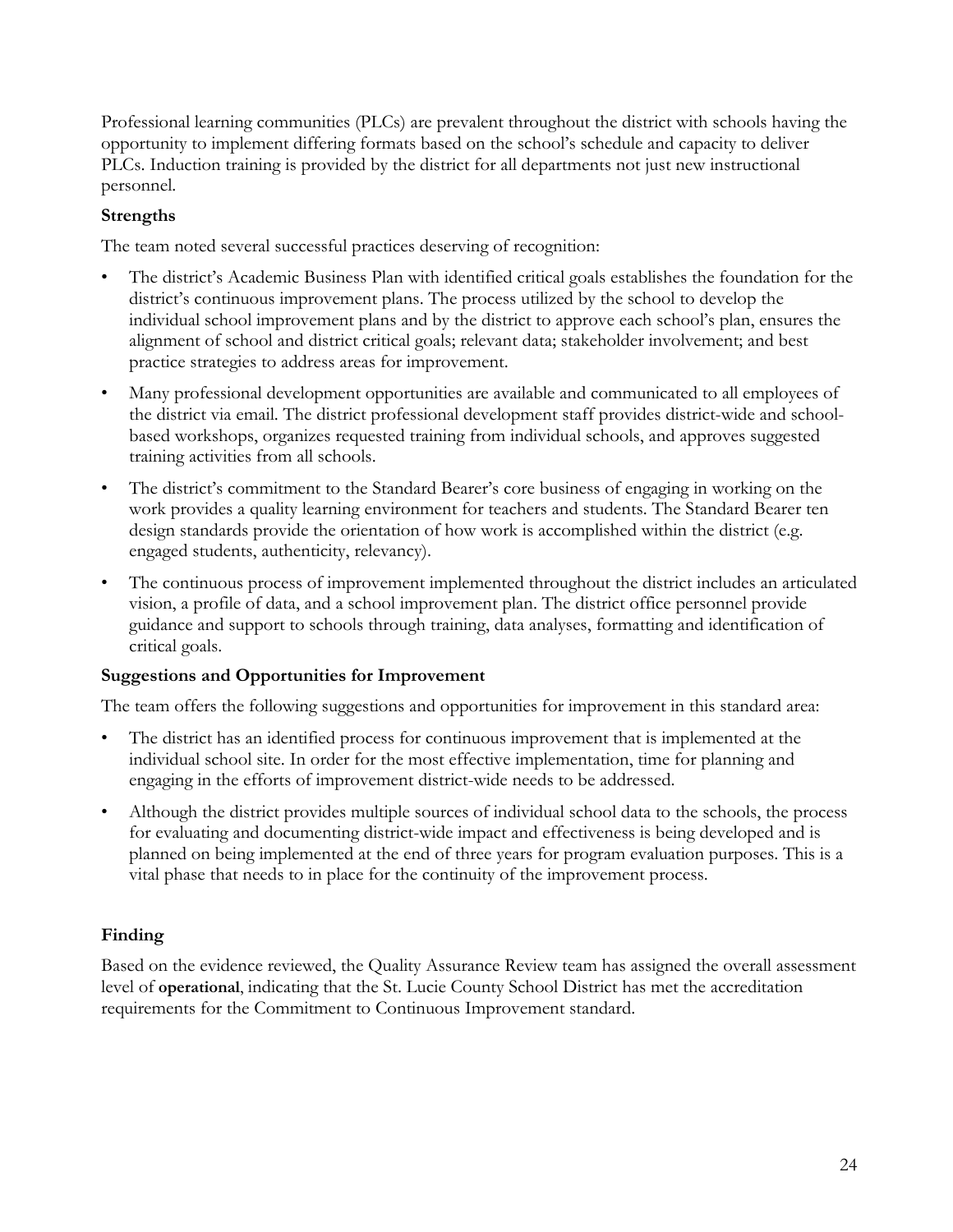## **Quality Assurance Findings**

The Quality Assurance Review Team examined the effectiveness of the district's methods for quality assurance. The team reviewed the district's practices and methods to monitor and document improvement, provide meaningful feedback and support across the district, ensure that AdvancED standards are met and strengthened, and regularly collect, use, and communicate results. The team provides the following findings in this area.

## **Description**

The district uses a comprehensive school improvement planning process in all buildings. The QAR team did not see evidence that all other units in the organization used a similar process for improvement. Using the school improvement plans in conjunction with student performance results, district staff can determine the degree to which schools are involved in the continuous improvement process. The QAR team found evidence in academic areas of key indicators of success, primarily though standardized test results. This will improve, however, as the district deploys SLSBAS more widely. The QAR team was unable to identify formal key indicators for other units within the organization, though anecdotal evidence suggests these units may indeed have key indicators and goals in an informal format. The QAR team did not review evidence that directly related to a measure of the degree to which schools are held accountable for AdvancED standards.

## **Strengths**

The district ensures quality assurance by:

- 1. Using a standardized school improvement plan format for every school in the district.
- 2. Monitoring student performance against the information contained in school improvement plans.

## **Suggestions and Opportunities for Improvement**

The district can improve quality assurance by:

- 1. Using a standardized format similar to the school improvement plan template for every unit in the district (not just schools).
- 2. Selecting key indicators and measures for those indicators for all units in the district. Review these indicators and measures early in the implementation phase to ensure they will provide an adequate degree of quality assurance.
- 3. Using SLSBAS to collect data on organizational effectiveness in addition to student performance.
- 4. Ensuring that all schools are meeting or addressing deficiencies in meeting AdvancED standards, perhaps through the yearly administration of a tool such as the Standards Assessment Report.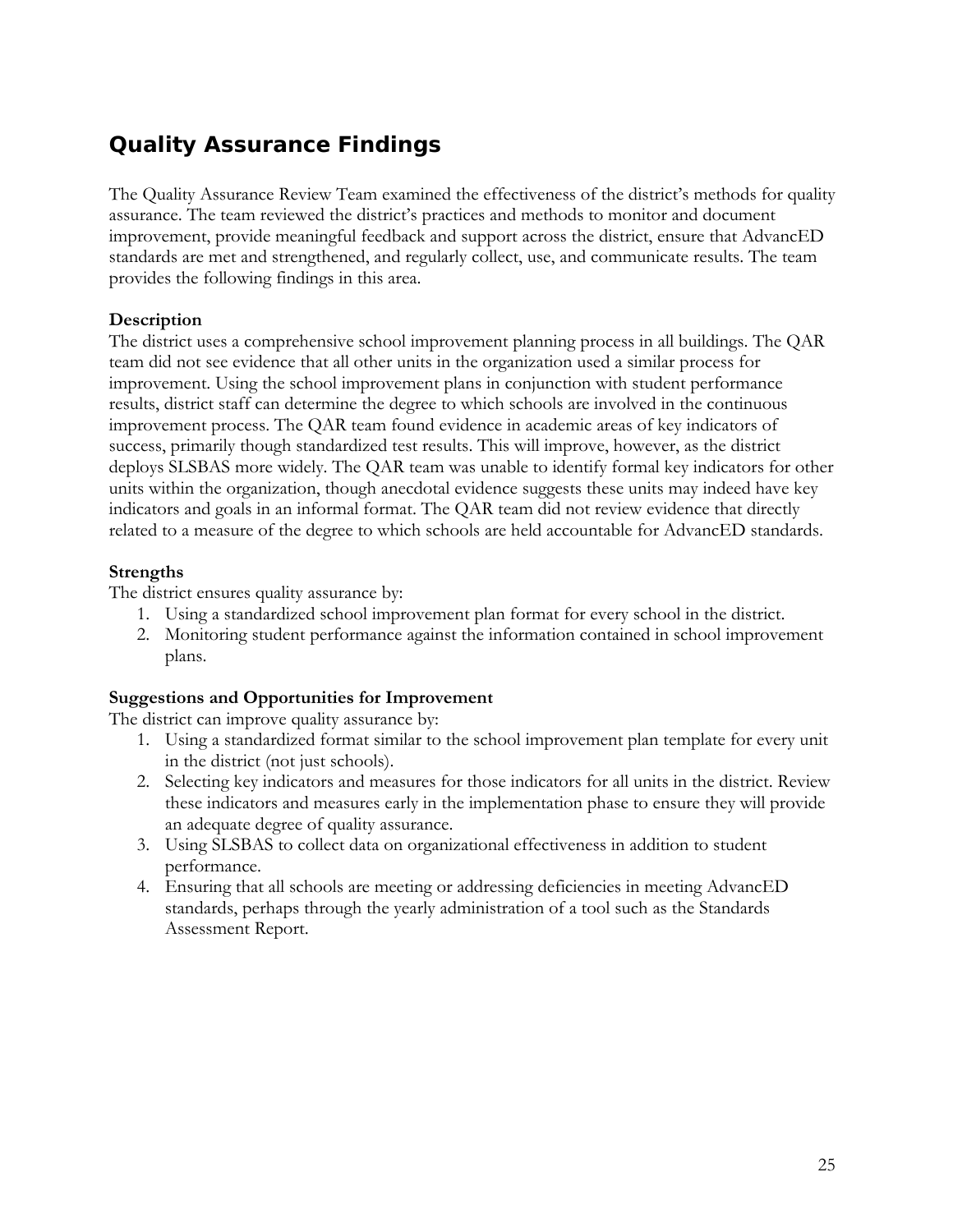## **Conclusion**

The commendations and recommendations in this report are designed to focus the school district on those areas that will have the greatest impact on student performance and system effectiveness. While powerful in potential, the commendations and recommendations only have meaning when acted upon by the school district and its schools. The strength of this report lies in the school district's commitment to using the findings to continuously improve. The key is action. The school district is encouraged to use the report as a call to action, a tool to sustain momentum in the ongoing process of continuous improvement.

The team identified several recommendations for improvement that the school district will need to address. Two years following this review, the school district will be required to submit a progress report summarizing its progress toward addressing the team's recommendations.

The Quality Assurance Review Team expresses appreciation to Michael Lannon, superintendent, Genelle Yost, district contact, members of the professional staff, students, parents, and other community representatives for hosting the review team. The team wishes the school and its students much success in the quest for excellence through SACS CASI accreditation with AdvancED.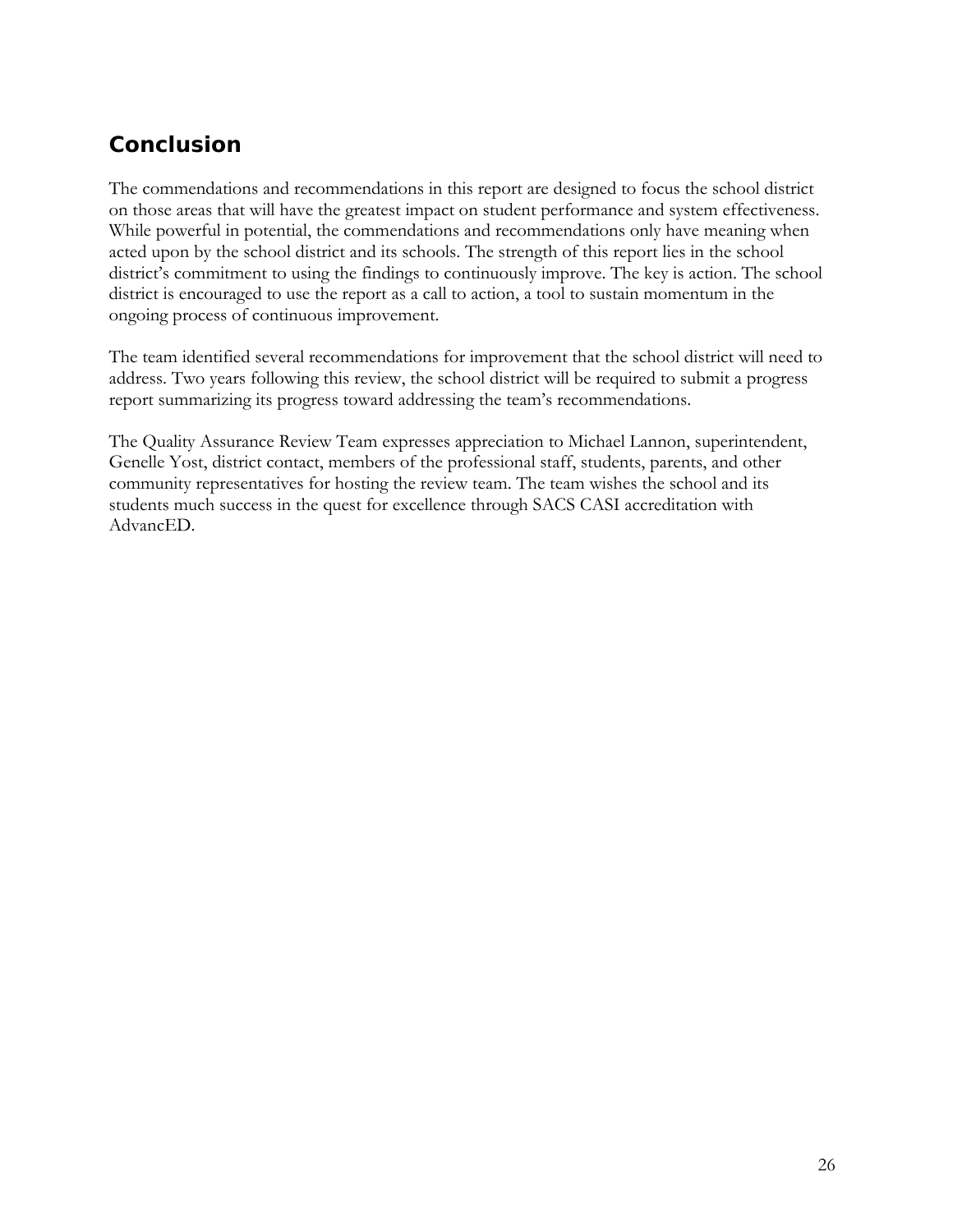## **Appendix Quality Assurance Review Team Members**

#### **Dr. David Hurst, Chair**

Vice President for Professional Services AdvancED Post Office Box 871008 Arizona State University Tempe, Arizona 85287-1008 dhurst@advanc-ed.org

#### **Dr. Wade Davis, Vice Chair**

Research Evaluation Specialist Osceola County School District 817 Bill Beck Boulevard Kissimmee, Florida 34744 daviswa@osceloa.k12.fl.us

#### **Ms. Lin Biller**

Coordinator for Assessment St. Johns County School District 40 Orange Street St. Augustine, Florida 32084 biller@stjohns.k12.fl.us

### **Ms. Constance Hall**

Principal James Weldon Johnson Middle School 1840 West Ninth St. Jacksonville, Florida 32209 hallc@duvalschool.org

#### **Dr. Peggy Irwin**

Assistant Principal East Ridge High 13322 Excalibur Road Clermont, Florida 34711 irwinp@lake.k12.fl.us

#### **Ms. Kitty McElhaney**

Director of Curriculum, Assessment, & Accountability Columbia County Schools 372 W. Duval St Lake City, FL 32055 mcelhane\_k@firn.edu

### **Mr. Larry Monk**

Principal Henry County Middle School P. O. Box 1687 McDonough, Georgia 30253 Larry.monk@henry.k12.ga.us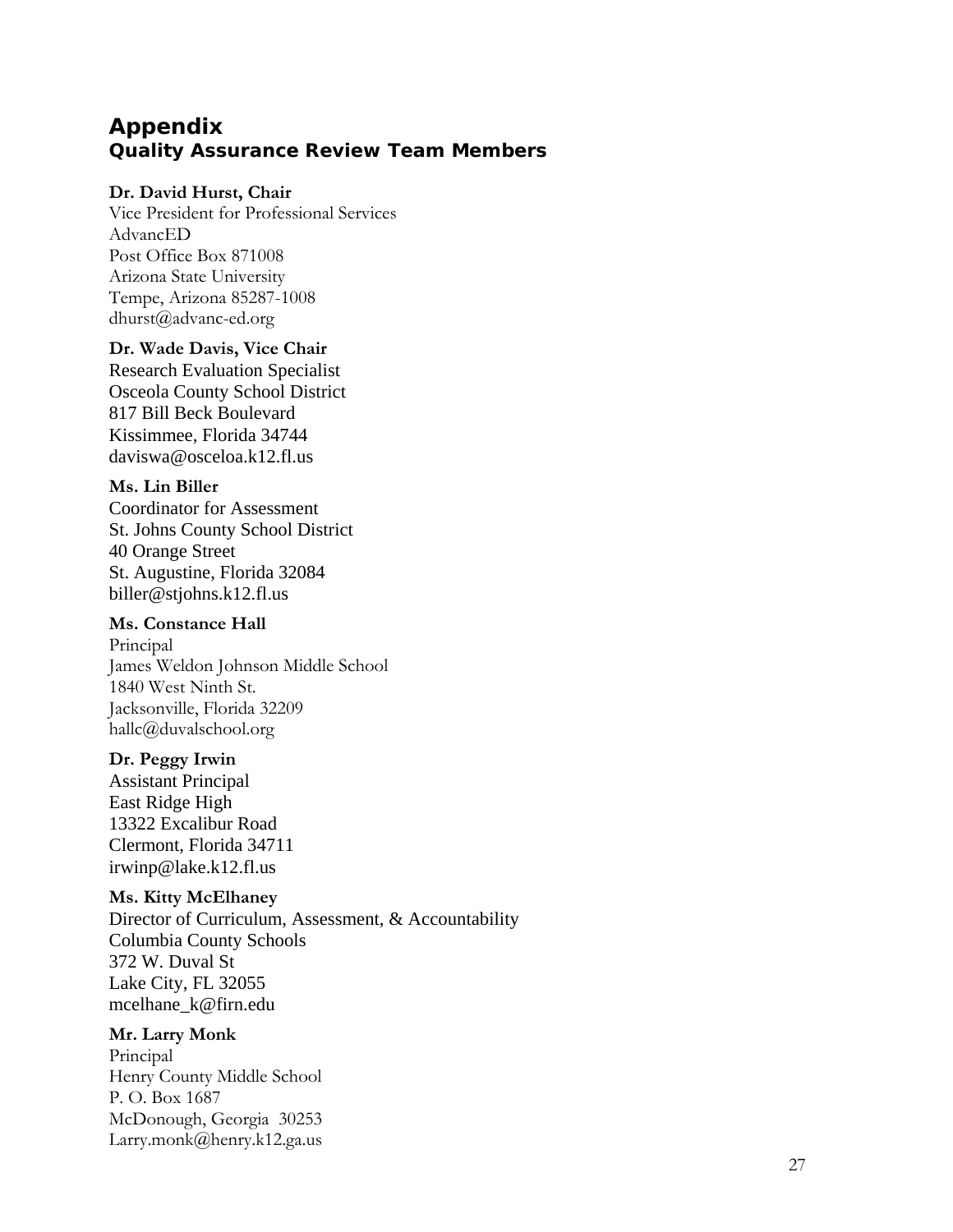#### **Dr. Jan Otter**

Director Habersham County Schools 132 Stanford Mill Rd Clarksville, Georgia 30523 jotter@habersham.k12.ga.us

#### **Dr. Fran Owen**

Instructional Officer Sevier County Schools 311 Bruce St. Sevierville, Tennessee 37862 franowen@sevier.org

#### **Dr. Judy Pippin**

Principal Bailey Middle School 4110 Bower Road Pensacola, Florida 32506 jpippen@escambia.k12.fl.us

### **Ms. Debra White**

Director of Leadership Development Dekalb County Schools 3770 North Decatur Road Decatur, Georgia 30032 debra\_a\_white@fc.dekalb.k12.ga.us

## **Dr. Pat Woodruff**

Educational Consultant 1590 Nautilus Road Naples, Florida 34102 ppwoodruff@comcast.net